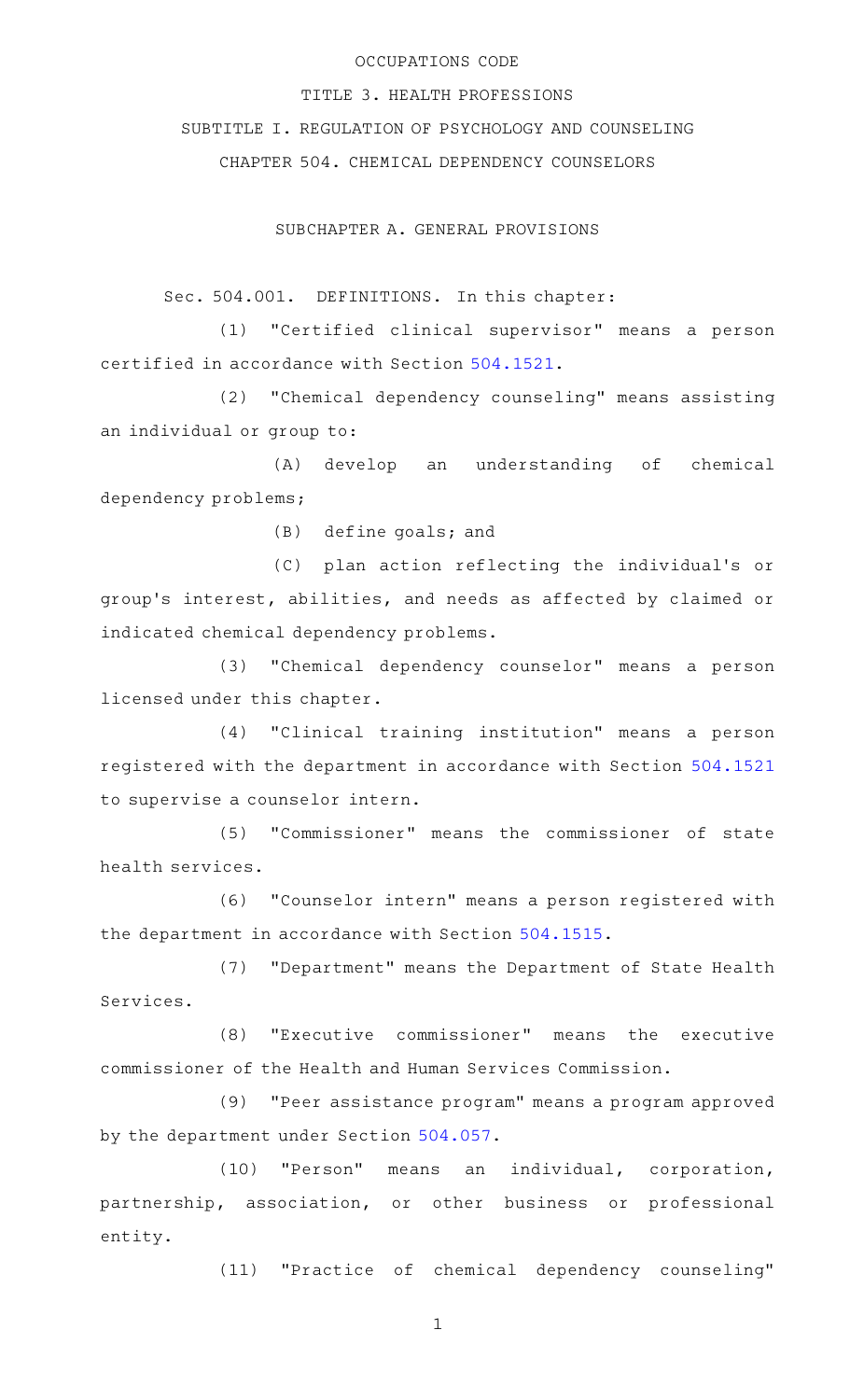means providing or offering to provide chemical dependency counseling services involving the application of the principles, methods, and procedures of the chemical dependency counseling profession.

Acts 1999, 76th Leg., ch. 388, Sec. 1, eff. Sept. 1, 1999. Amended by Acts 2003, 78th Leg., ch. 1172, Sec. 1, eff. Sept. 1, 2004. Amended by:

Acts 2007, 80th Leg., R.S., Ch. 1373 (S.B. [155](http://www.legis.state.tx.us/tlodocs/80R/billtext/html/SB00155F.HTM)), Sec. 1, eff. September 1, 2007.

Sec. 504.002. EXEMPTIONS; APPLICABILITY. (a) A person is exempt from this chapter if the person does not:

(1) directly or indirectly represent to the public that the person is licensed under this chapter; and

 $(2)$  use any name, title, or designation indicating that the person is licensed under this chapter.

(b) This chapter does not apply to an activity or service of a person who:

(1) is employed as a counselor by a federal institution and is providing chemical dependency counseling within the scope of the person's employment;

(2) except as provided by Section  $504.1515$ , is a student, intern, or trainee pursuing a supervised course of study in counseling at a regionally accredited institution of higher education or training institution, if the person:

 $(A)$  is designated as a "counselor intern"; and

(B) is engaging in the activity or providing the service as part of the course of study;

 $(3)$  is not a resident of this state, if the person:

(A) engages in the activity or provides the service in this state for not more than 30 days during any year; and

(B) is authorized to engage in the activity or provide the service under the law of the state of the person 's residence;

(4) is a licensed physician, psychologist, professional counselor, or social worker;

(5) is a religious leader of a congregation providing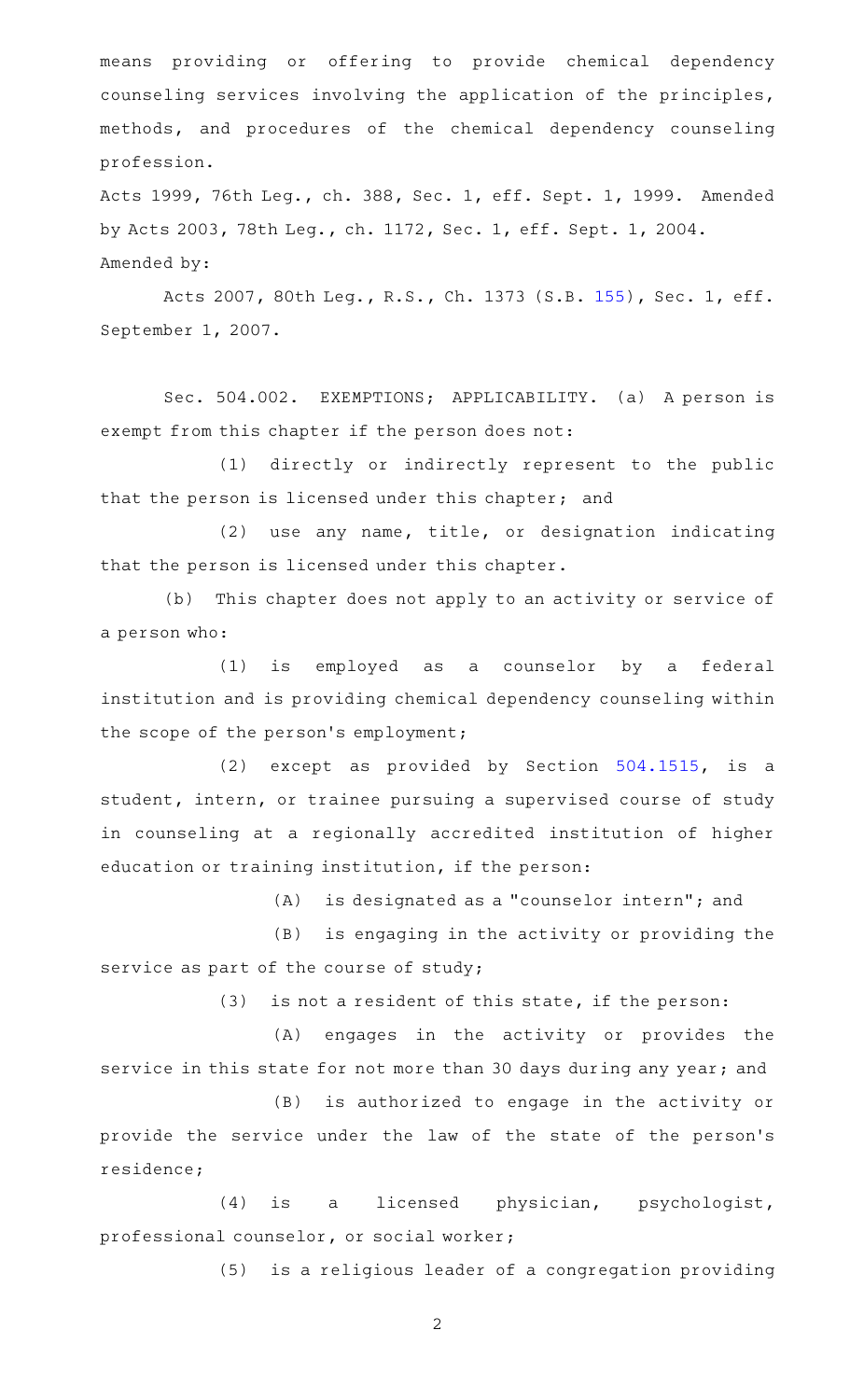pastoral chemical dependency counseling within the scope of the person 's duties;

(6) is working for or providing counseling with a program exempt under Subchapter C, Chapter [464](http://www.statutes.legis.state.tx.us/GetStatute.aspx?Code=HS&Value=464), Health and Safety Code;

(7) is a school counselor certified by the State Board for Educator Certification; or

(8) provides chemical dependency counseling through a program or in a facility that receives funding from the Texas Department of Criminal Justice and who is credentialed as:

(A) a certified criminal justice addictions professional by the International Certification and Reciprocity Consortium; or

(B) having certified criminal justice professional applicant status issued by the Texas Certification Board of Addiction Professionals.

(c) A person exempt under this section who obtains a license under this chapter is subject to this chapter to the same extent as any other person who obtains a license under this chapter. Acts 1999, 76th Leg., ch. 388, Sec. 1, eff. Sept. 1, 1999. Amended by Acts 2001, 77th Leg., ch. 1107, Sec. 1, eff. Sept. 1, 2001. Amended by:

Acts 2007, 80th Leg., R.S., Ch. 1373 (S.B. [155](http://www.legis.state.tx.us/tlodocs/80R/billtext/html/SB00155F.HTM)), Sec. 2, eff. September 1, 2007.

Acts 2011, 82nd Leg., R.S., Ch. 564 (H.B. [3145](http://www.legis.state.tx.us/tlodocs/82R/billtext/html/HB03145F.HTM)), Sec. 2, eff. June 17, 2011.

# SUBCHAPTER B. POWERS AND DUTIES OF EXECUTIVE COMMISSIONER AND DEPARTMENT

Sec. 504.051. GENERAL POWERS AND DUTIES OF EXECUTIVE COMMISSIONER. The executive commissioner shall:

(1) adopt rules as necessary for the performance of its duties under this chapter;

(2) establish standards of conduct and ethics for persons licensed under this chapter; and

(3) establish any additional criteria for peer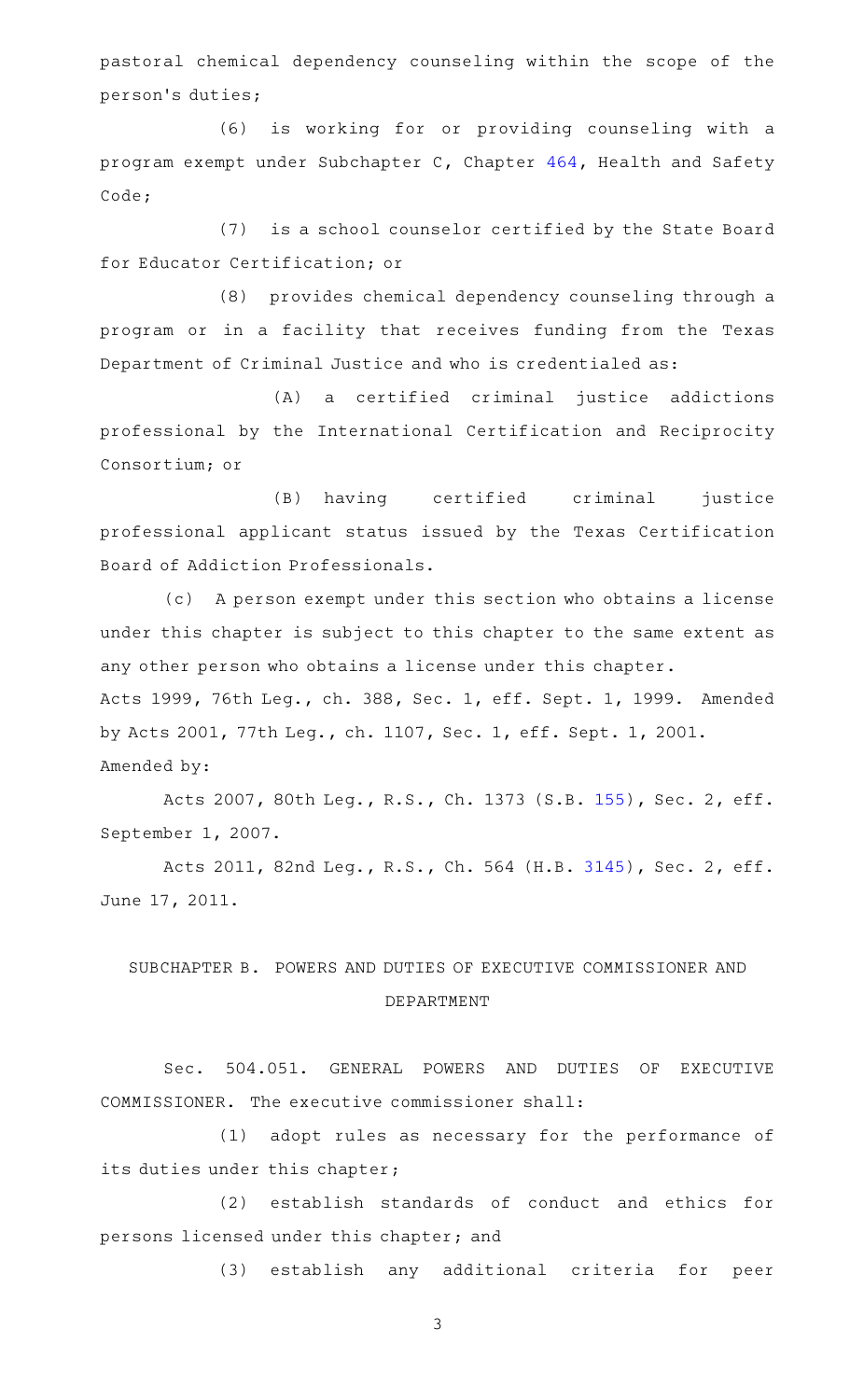assistance programs for chemical dependency counselors that the executive commissioner determines necessary. Acts 1999, 76th Leg., ch. 388, Sec. 1, eff. Sept. 1, 1999. Amended by:

Acts 2007, 80th Leg., R.S., Ch. 1373 (S.B. [155](http://www.legis.state.tx.us/tlodocs/80R/billtext/html/SB00155F.HTM)), Sec. 3, eff. September 1, 2007.

Sec. 504.0515. GENERAL POWERS AND DUTIES OF DEPARTMENT. The department shall:

(1) enforce rules as necessary for the performance of its duties under this chapter; and

(2) ensure strict compliance with and enforcement of this chapter.

Amended by:

Acts 2007, 80th Leg., R.S., Ch. 1373 (S.B. [155](http://www.legis.state.tx.us/tlodocs/80R/billtext/html/SB00155F.HTM)), Sec. 3, eff. September 1, 2007.

Sec. 504.052. DISCRIMINATION PROHIBITED. In taking an action or making a decision under this chapter, the executive commissioner, commissioner, and department shall do so without regard to the sex, race, religion, national origin, color, or political affiliation of the person affected. For purposes of this section, taking an action or making a decision under this chapter includes:

- $(1)$  considering a license application;
- $(2)$  conducting an examination;
- $(3)$  adopting or enforcing a rule; and
- (4) conducting a disciplinary proceeding.

Acts 1999, 76th Leg., ch. 388, Sec. 1, eff. Sept. 1, 1999. Amended by:

Acts 2007, 80th Leg., R.S., Ch. 1373 (S.B. [155](http://www.legis.state.tx.us/tlodocs/80R/billtext/html/SB00155F.HTM)), Sec. 3, eff. September 1, 2007.

Sec. 504.053. FEES; ACCOUNT. (a) The executive commissioner by rule shall set application, examination, license renewal, and other fees in amounts sufficient to cover the costs of administering this chapter. The fees for the issuance or renewal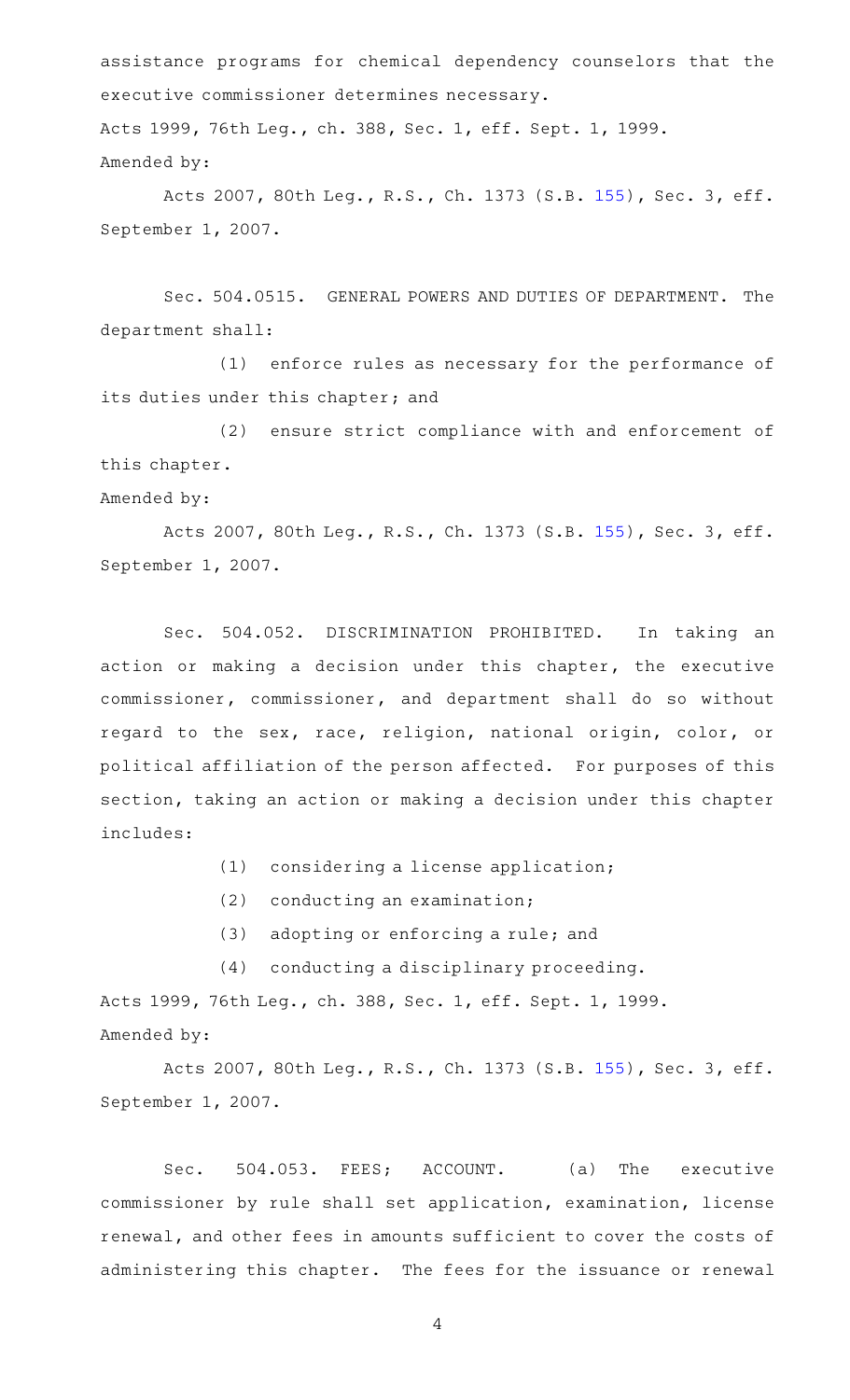of a license under this chapter shall be set in amounts designed to allow the department to recover from the license holders all of the direct and indirect costs to the department in administering and enforcing this chapter.

(b) General revenue taxes may not be used to administer this chapter.

Acts 1999, 76th Leg., ch. 388, Sec. 1, eff. Sept. 1, 1999. Amended by:

Acts 2007, 80th Leg., R.S., Ch. 1373 (S.B. [155](http://www.legis.state.tx.us/tlodocs/80R/billtext/html/SB00155F.HTM)), Sec. 3, eff. September 1, 2007.

Acts 2015, 84th Leg., R.S., Ch. 1 (S.B. [219](http://www.legis.state.tx.us/tlodocs/84R/billtext/html/SB00219F.HTM)), Sec. 5.108, eff. April 2, 2015.

Sec. 504.054. COLLECTION ACTION. A district court in Travis County has exclusive jurisdiction of an action to collect an obligation owed to the department, including an administrative penalty assessed under Subchapter G.

Acts 1999, 76th Leg., ch. 388, Sec. 1, eff. Sept. 1, 1999. Amended by:

Acts 2007, 80th Leg., R.S., Ch. 1373 (S.B. [155](http://www.legis.state.tx.us/tlodocs/80R/billtext/html/SB00155F.HTM)), Sec. 3, eff. September 1, 2007.

Sec. 504.055. OFFICIAL ROSTER. (a) The department may prepare and publish a roster showing the name and address, as reflected by the department 's records, of each chemical dependency counselor.

(b) If the department publishes a roster under this section, the department shall mail a copy of the roster to each person licensed by the department and shall file a copy of the roster with the secretary of state.

(c) A person's name and address may appear in the roster only if each fee assessed against the person under this chapter is current and paid in full at the time the roster is sent to the printer or publisher.

(d) The department may charge a fee in an amount set by the executive commissioner by rule for the roster published under this section.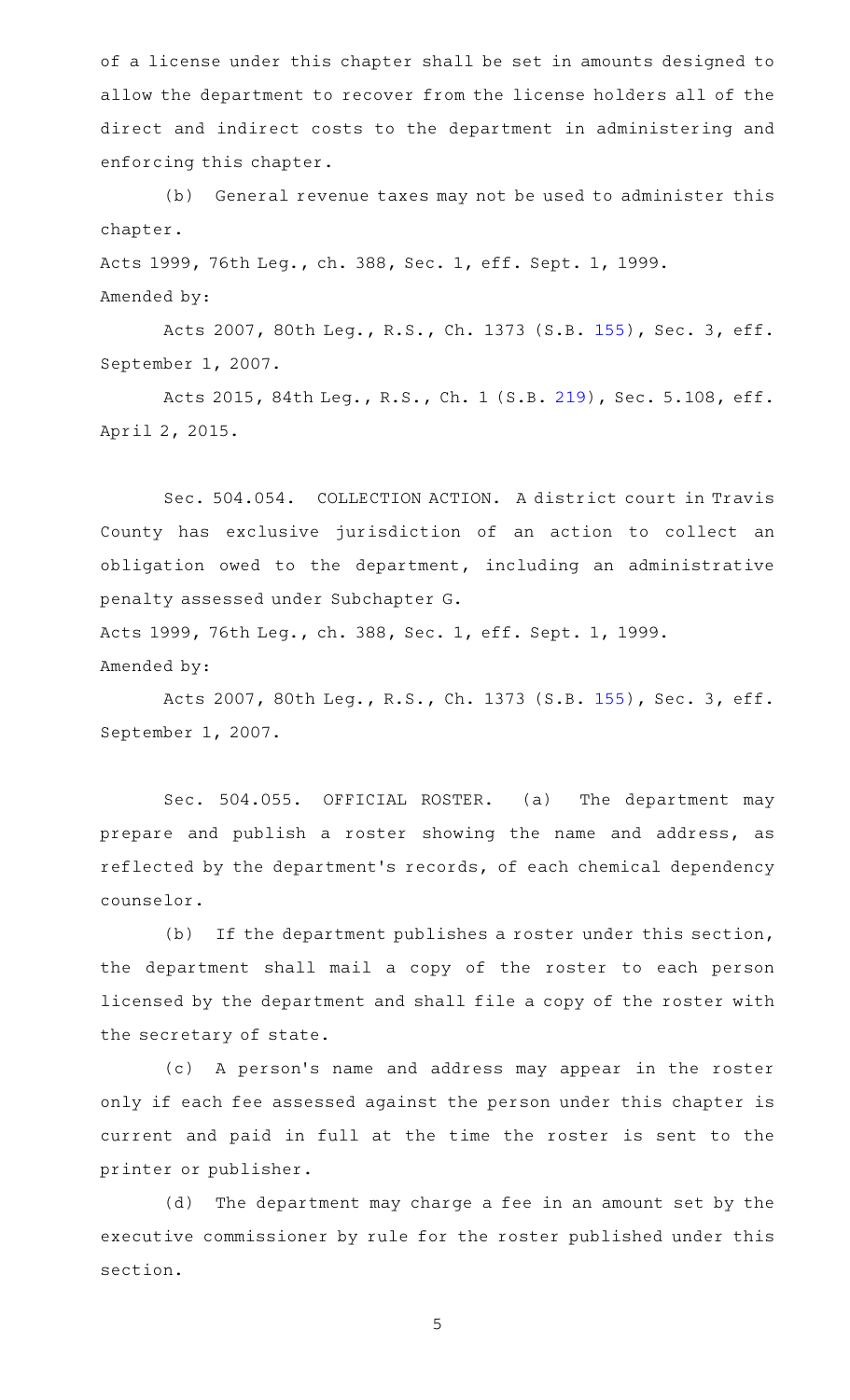(e) The department may not include the home address of a person licensed by the department in a roster the department publishes on the department 's Internet website unless the person requests that the person 's home address appear in the roster on the website. A request under this subsection must be made in the manner prescribed by the department.

(f) The home address of a person licensed under this chapter that is included in a roster the department prepares under this section is public information and is not excepted from required disclosure under Chapter [552,](http://www.statutes.legis.state.tx.us/GetStatute.aspx?Code=GV&Value=552) Government Code. Acts 1999, 76th Leg., ch. 388, Sec. 1, eff. Sept. 1, 1999.

Amended by:

Acts 2007, 80th Leg., R.S., Ch. 1373 (S.B. [155](http://www.legis.state.tx.us/tlodocs/80R/billtext/html/SB00155F.HTM)), Sec. 3, eff. September 1, 2007.

Acts 2015, 84th Leg., R.S., Ch. 1 (S.B. [219](http://www.legis.state.tx.us/tlodocs/84R/billtext/html/SB00219F.HTM)), Sec. 5.109, eff. April 2, 2015.

Acts 2019, 86th Leg., R.S., Ch. 91 (H.B. [125](http://www.legis.state.tx.us/tlodocs/86R/billtext/html/HB00125F.HTM)), Sec. 3, eff. September 1, 2019.

Sec. 504.056. RULES RESTRICTING ADVERTISING OR COMPETITIVE BIDDING. (a) The executive commissioner may not adopt a rule restricting advertising or competitive bidding by a person regulated by the department under this chapter except to prohibit a false, misleading, or deceptive practice.

(b) The executive commissioner may not include in rules adopted under this chapter a rule that:

(1) restricts the person's use of any advertising medium;

(2) restricts the person's personal appearance or use of the person's voice in an advertisement;

(3) relates to the size or duration of an advertisement by the person; or

(4) restricts the person's advertisement under a trade name.

Acts 1999, 76th Leg., ch. 388, Sec. 1, eff. Sept. 1, 1999. Amended by:

Acts 2007, 80th Leg., R.S., Ch. 1373 (S.B. [155](http://www.legis.state.tx.us/tlodocs/80R/billtext/html/SB00155F.HTM)), Sec. 3, eff.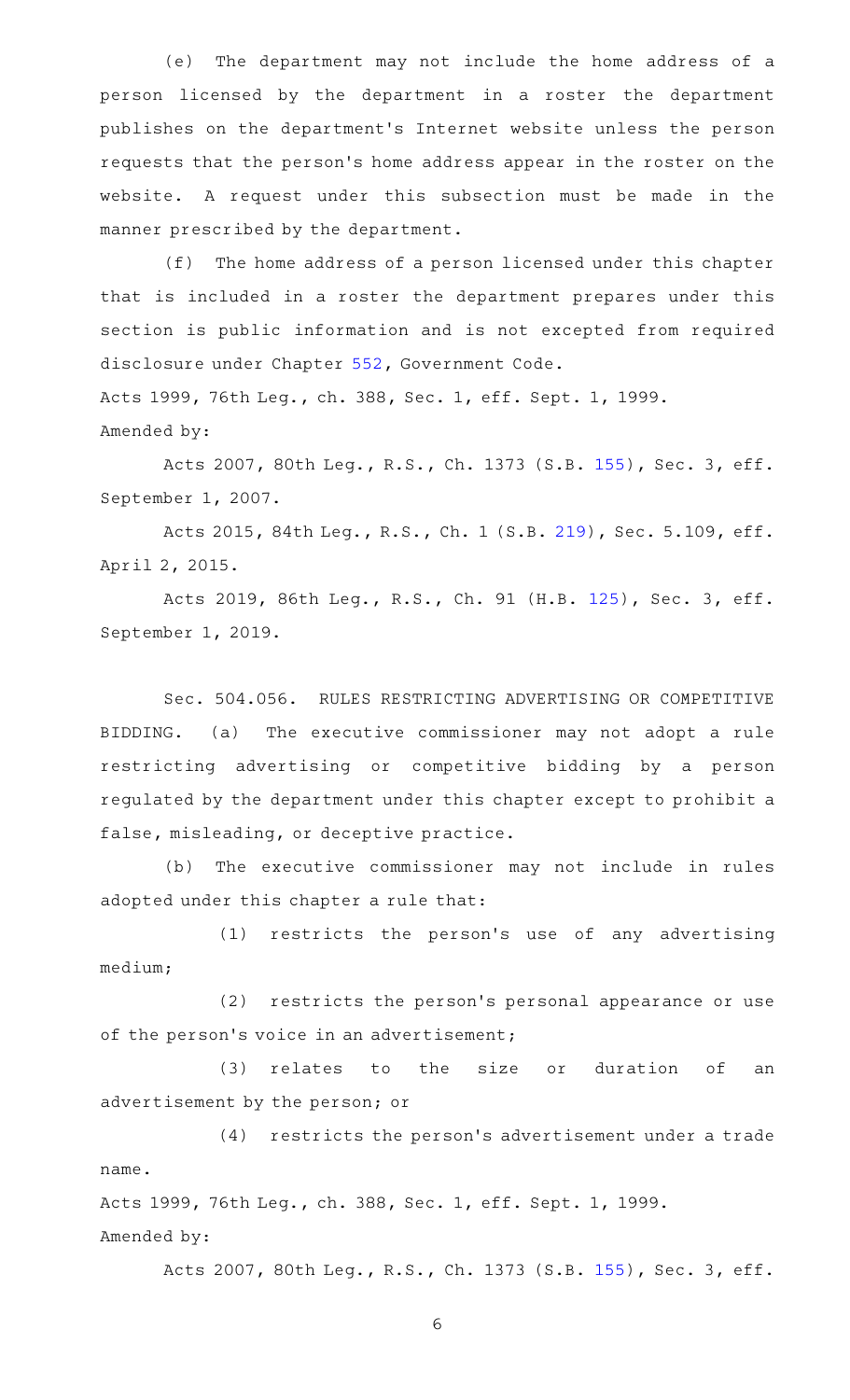September 1, 2007.

Sec. 504.057. APPROVAL OF PEER ASSISTANCE PROGRAMS. (a) The department shall approve one or more peer assistance programs established by the department or a professional association in accordance with Chapter [467](http://www.statutes.legis.state.tx.us/GetStatute.aspx?Code=HS&Value=467), Health and Safety Code, from which persons licensed under this chapter may seek assistance.

(b) The department shall approve a peer assistance program that:

(1) meets the minimum criteria established by the executive commissioner or department under Chapter [467](http://www.statutes.legis.state.tx.us/GetStatute.aspx?Code=HS&Value=467), Health and Safety Code;

(2) meets any additional criteria established by the executive commissioner or department for chemical dependency counselors licensed under this chapter; and

(3) is designed to assist a chemical dependency counselor whose ability to perform a professional service is impaired by abuse of or dependency on drugs or alcohol.

(c) The department shall maintain a list of approved peer assistance programs for licensed chemical dependency counselors on the department 's Internet website.

Amended by:

Acts 2007, 80th Leg., R.S., Ch. 1373 (S.B. [155](http://www.legis.state.tx.us/tlodocs/80R/billtext/html/SB00155F.HTM)), Sec. 3, eff. September 1, 2007.

Sec. 504.058. FUNDING FOR CHEMICAL DEPENDENCY COUNSELOR PROGRAMS. (a) The executive commissioner shall add a surcharge of not more than \$10 to the license or license renewal fee for a license under this chapter to fund approved peer assistance programs for chemical dependency counselors. Money collected from the surcharge shall be remitted to the comptroller for deposit to the credit of the chemical dependency counselor account. The chemical dependency counselor account is an account in the general revenue fund.

(b) Subject to the General Appropriations Act, the department may use the money from the surcharge collected under this section and deposited in the chemical dependency counselor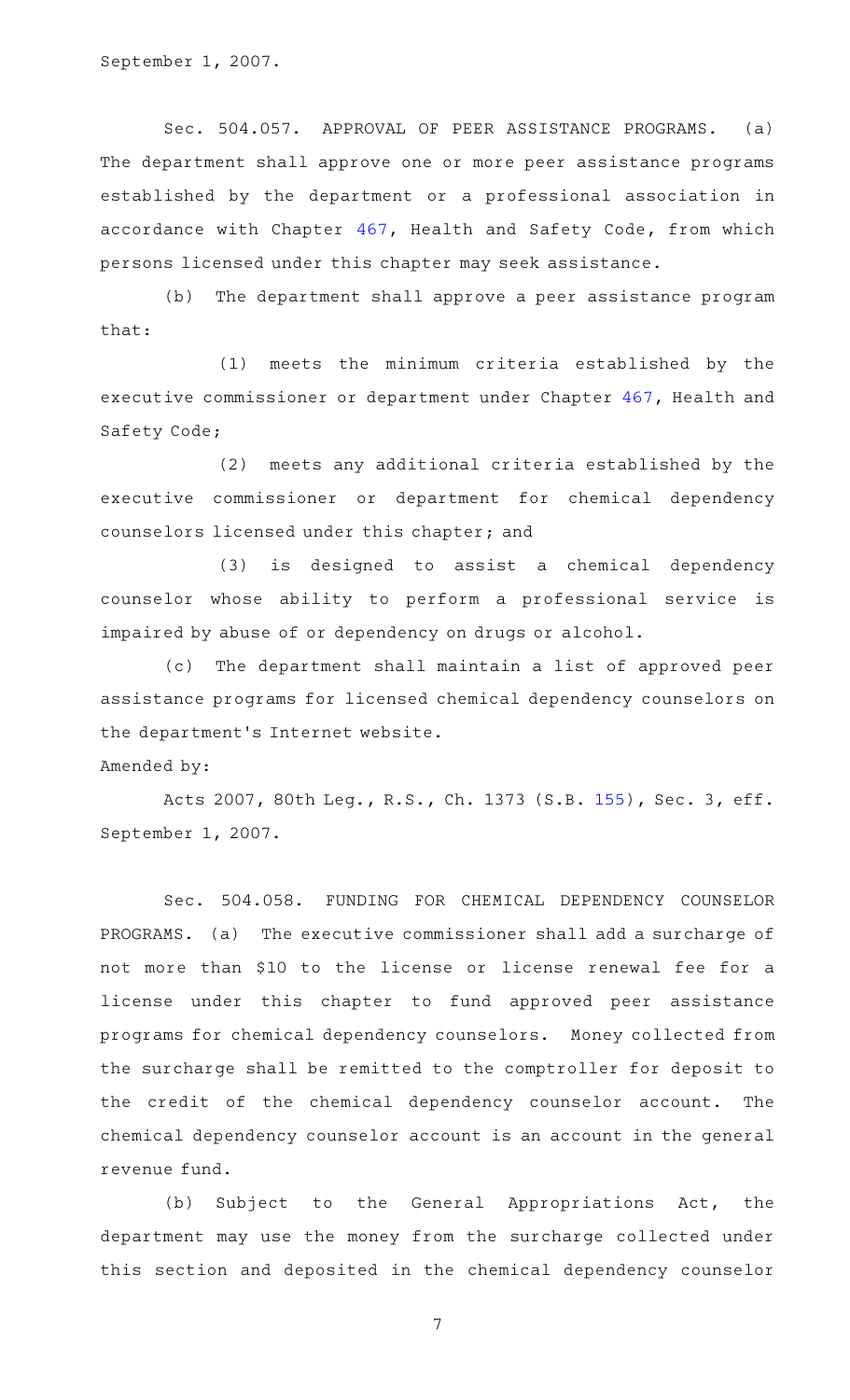account only to fund approved peer assistance programs and to pay the administrative costs incurred by the department that are related to the programs.

Added by Acts 2011, 82nd Leg., R.S., Ch. 564 (H.B. [3145](http://www.legis.state.tx.us/tlodocs/82R/billtext/html/HB03145F.HTM)), Sec. 3, eff. June 17, 2011.

## SUBCHAPTER C. PUBLIC INTEREST INFORMATION AND COMPLAINT PROCEDURES

Sec. 504.101. CONSUMER INTEREST INFORMATION. (a) The department shall prepare information of consumer interest describing the regulatory functions of the department and the procedures by which consumer complaints are filed with and resolved by the department.

(b) The department shall make the information available to the public and appropriate state agencies. Acts 1999, 76th Leg., ch. 388, Sec. 1, eff. Sept. 1, 1999. Amended by:

Acts 2007, 80th Leg., R.S., Ch. 1373 (S.B. [155](http://www.legis.state.tx.us/tlodocs/80R/billtext/html/SB00155F.HTM)), Sec. 3, eff. September 1, 2007.

Sec. 504.102. CONSUMER INFORMATION FOR FILING COMPLAINTS. Each person licensed under this chapter shall display prominently at all times in the person 's place of business a sign containing:

(1) the name, mailing address, and telephone number of the department; and

 $(2)$  a statement informing a consumer that a complaint against a person licensed under this chapter may be directed to the department.

Acts 1999, 76th Leg., ch. 388, Sec. 1, eff. Sept. 1, 1999. Amended by:

Acts 2007, 80th Leg., R.S., Ch. 1373 (S.B. [155](http://www.legis.state.tx.us/tlodocs/80R/billtext/html/SB00155F.HTM)), Sec. 3, eff. September 1, 2007.

Sec. 504.103. RECORDS OF COMPLAINTS. (a) The department shall keep information about each complaint filed with the department. The information must include: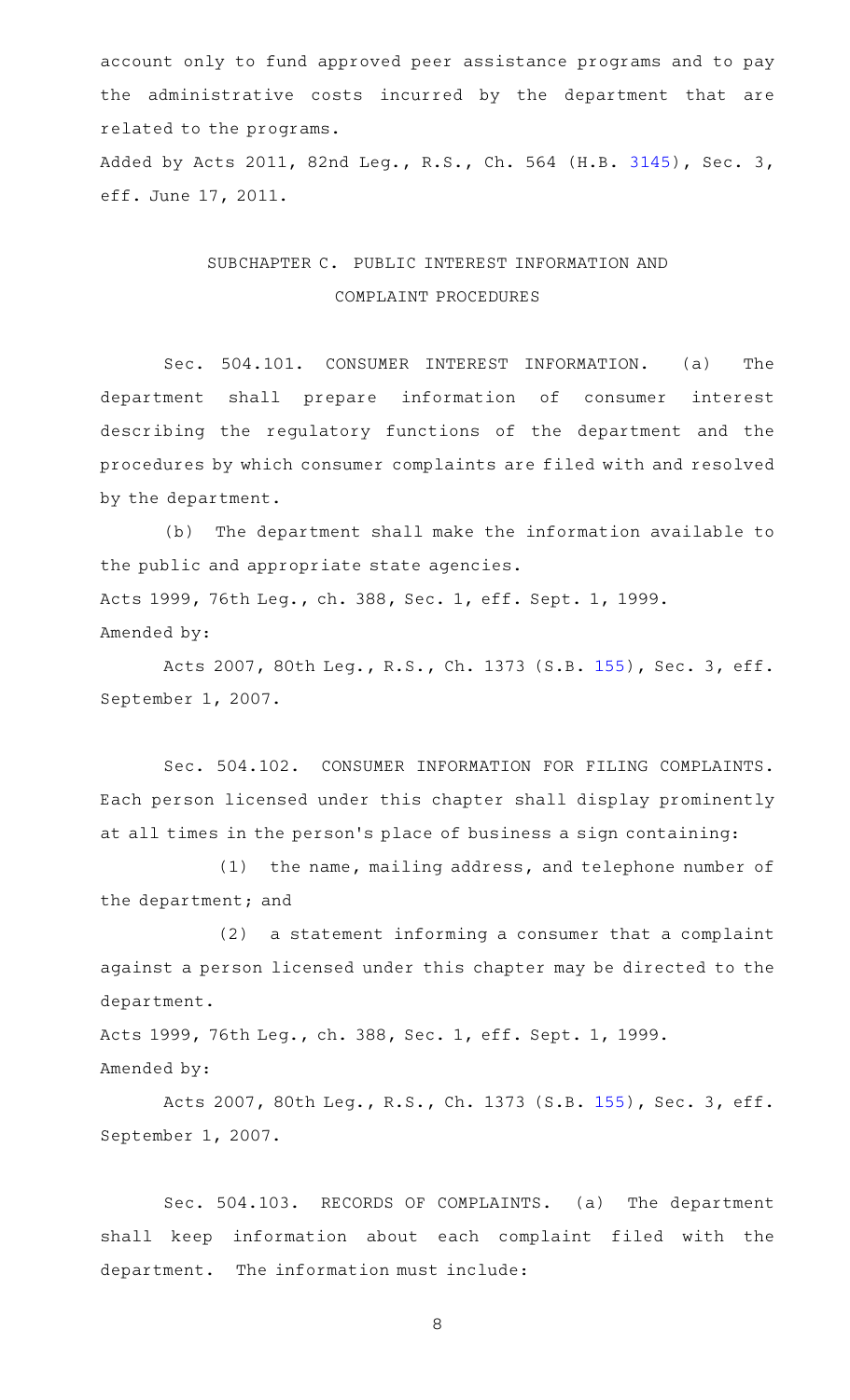- $(1)$  the date the complaint is received;
- (2) the name of the complainant;
- $(3)$  the subject matter of the complaint;

(4) a record of each person contacted in relation to the complaint;

(5) a summary of the results of the review or investigation of the complaint; and

(6) for a complaint for which the department took no action, an explanation of the reason the complaint was closed without action.

(b) The department shall keep an information file about each complaint filed with the department that the department has authority to resolve.

(c) The department, at least quarterly and until final disposition of the complaint, shall notify the person filing the complaint and each person or entity that is the subject of the complaint of the status of the complaint unless the notice would jeopardize an undercover investigation.

Acts 1999, 76th Leg., ch. 388, Sec. 1, eff. Sept. 1, 1999. Amended by:

Acts 2007, 80th Leg., R.S., Ch. 1373 (S.B. [155](http://www.legis.state.tx.us/tlodocs/80R/billtext/html/SB00155F.HTM)), Sec. 3, eff. September 1, 2007.

### SUBCHAPTER D. LICENSE AND REGISTRATION REQUIREMENTS

Sec. 504.151. LICENSE REQUIRED; USE OF TITLE. (a) A person may not engage in the practice of chemical dependency counseling unless the person is licensed as a chemical dependency counselor under this chapter.

(b) A person, other than a person licensed under this chapter or exempt from the application of this chapter, may not use:

(1) the term "chemical dependency counselor" or any combination, variation, or abbreviation of that term as a professional, business, or commercial identification, name, title, or representation; or

(2) any letter, abbreviation, work symbol, slogan, sign, or any combination or variation likely to create the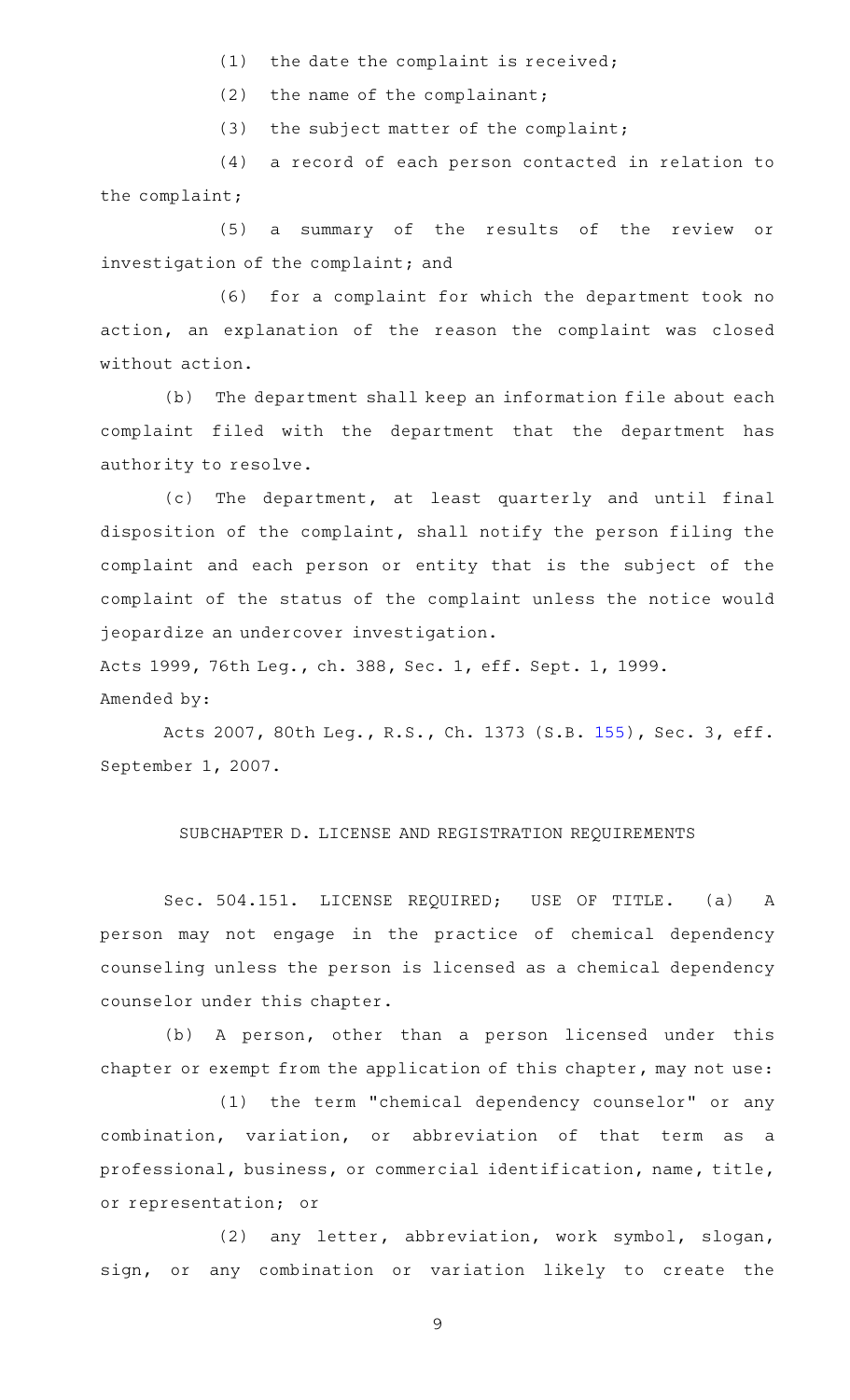impression that the person is authorized to practice chemical dependency counseling or is a licensed chemical dependency counselor.

(c) Unless a person is engaged in the practice of chemical dependency counseling in accordance with this chapter, the person may not:

(1) hold the person out to the public as engaged in the practice of chemical dependency counseling;

(2) offer chemical dependency counseling services, including offering those services under an assumed, trade, business, professional, partnership, or corporate name or title; or

(3) use the term "licensed chemical dependency counselor," the abbreviation "LCDC," or any combination or variation of that term or abbreviation in connection with the person 's practice.

Acts 1999, 76th Leg., ch. 388, Sec. 1, eff. Sept. 1, 1999.

Sec. 504.1511. OTHER CERTIFICATIONS INCLUDED ON LICENSE. A license issued under this chapter must include an area on which a license holder may apply an adhesive label issued by the Texas Certification Board of Addiction Professionals with the designation and expiration date of any other related certification held by the license holder that is approved by the International Certification Reciprocity Consortium or another entity approved by the department.

Added by Acts 2007, 80th Leg., R.S., Ch. 1373 (S.B. [155](http://www.legis.state.tx.us/tlodocs/80R/billtext/html/SB00155F.HTM)), Sec. 4, eff. September 1, 2007.

Sec. 504.1515. COUNSELOR INTERNS. (a) A person seeking a license as a chemical dependency counselor shall register with the department as a counselor intern by submitting, in a form acceptable to the department, the following:

(1) an application fee and a background investigation fee;

(2) a completed, signed, dated, and notarized application on a form prescribed by the department;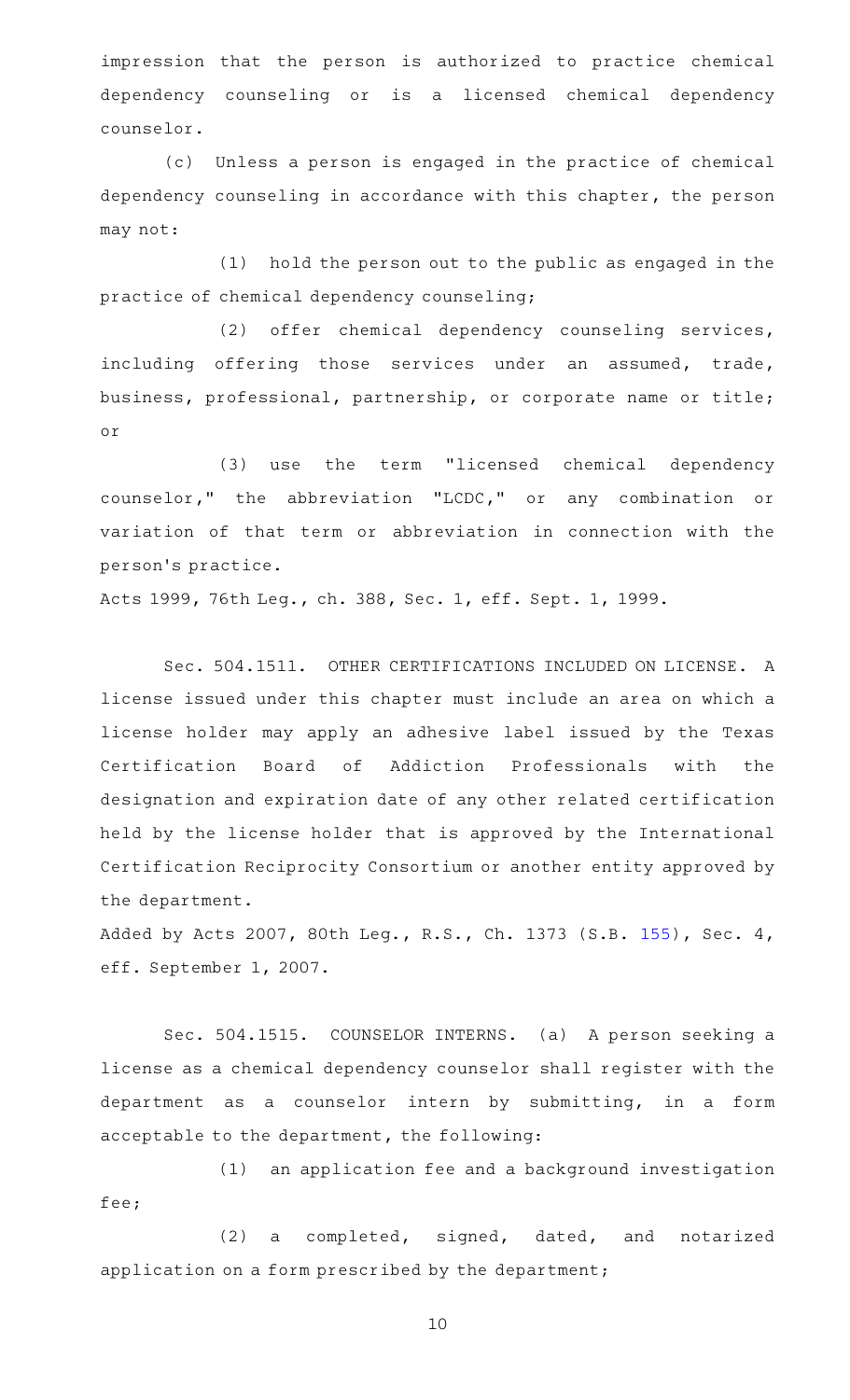(3) a recent full-face wallet-sized photograph of the applicant;

(4) two sets of fingerprints completed in accordance with department instructions on cards issued by the department;

(5) documentation verifying the applicant successfully completed:

(A) 270 total hours of approved curricula described by Section [504.152\(](http://www.statutes.legis.state.tx.us/GetStatute.aspx?Code=OC&Value=504.152)3)(A); and

(B) 300 hours of approved supervised field work practicum described by Section [504.152\(](http://www.statutes.legis.state.tx.us/GetStatute.aspx?Code=OC&Value=504.152)3)(C); and

(6) documentation verifying the applicant received a high school diploma or its equivalent.

(b) The department may obtain criminal history record information relating to a counselor intern or an applicant for registration as a counselor intern from the Department of Public Safety and the Federal Bureau of Investigation.

Acts 2003, 78th Leg., ch. 1172, Sec. 3, eff. Sept. 1, 2004. Amended by:

Acts 2007, 80th Leg., R.S., Ch. 1373 (S.B. [155](http://www.legis.state.tx.us/tlodocs/80R/billtext/html/SB00155F.HTM)), Sec. 5, eff. September 1, 2007.

Sec. 504.152. ELIGIBILITY REQUIREMENTS. (a) To be eligible for a license under this chapter, a person must:

(1) be at least 18 years of age;

(2) hold an associate degree or a more advanced degree;

(3) have completed:

(A) 135 hours, or nine semester hours, specific to substance abuse disorders and treatment and an additional 135 hours, or nine semester hours, specific or related to chemical dependency counseling;

(B) 4,000 hours of approved supervised experience working with chemically dependent persons; and

(C) 300 hours of approved supervised field work practicum;

(4) provide two letters of reference from chemical dependency counselors;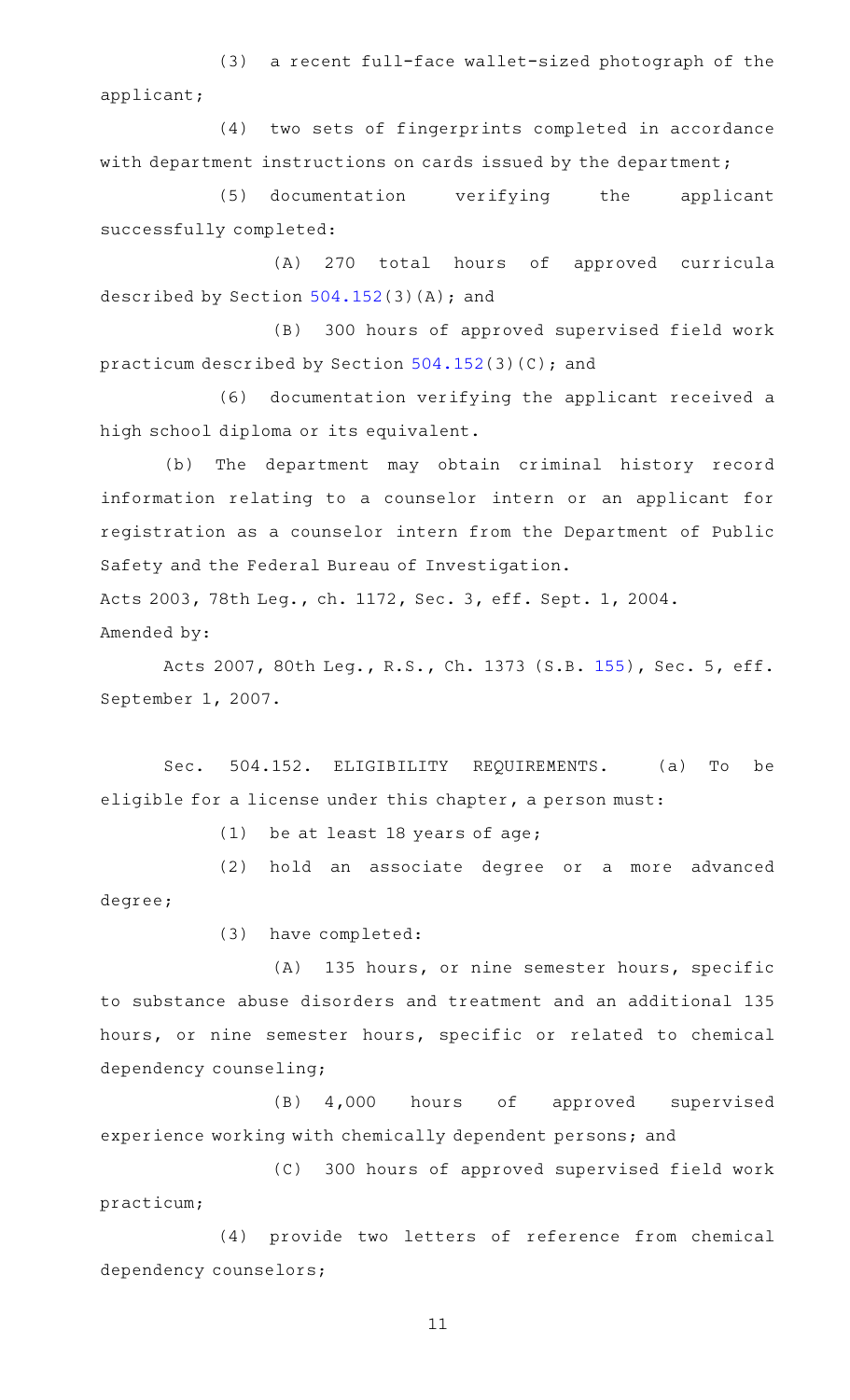(5) pass a written examination approved by the department;

(6) submit a case presentation to the test administrator;

(7) be determined by the department to be worthy of the public trust and confidence;

(8) successfully complete the chemical dependency counselor examination under Section [504.156;](http://www.statutes.legis.state.tx.us/GetStatute.aspx?Code=OC&Value=504.156)

(9) sign a written agreement to comply with the standards of ethics approved by the department; and

(10) provide to the department written assurance that the applicant has access to a peer assistance program.

(b) The department may waive the requirement under Subsection (a)(10) if the department determines that a peer assistance program is not reasonably available to the license holder.

Acts 1999, 76th Leg., ch. 388, Sec. 1, eff. Sept. 1, 1999. Amended by Acts 2003, 78th Leg., ch. 1172, Sec. 4, eff. Sept. 1, 2004. Amended by:

Acts 2007, 80th Leg., R.S., Ch. 1373 (S.B. [155](http://www.legis.state.tx.us/tlodocs/80R/billtext/html/SB00155F.HTM)), Sec. 5, eff. September 1, 2007.

Acts 2011, 82nd Leg., R.S., Ch. 564 (H.B. [3145](http://www.legis.state.tx.us/tlodocs/82R/billtext/html/HB03145F.HTM)), Sec. 4, eff. June 17, 2011.

Sec. 504.1521. SUPERVISED WORK EXPERIENCE. (a) A counselor intern shall obtain the supervised work experience required under Section [504.152](http://www.statutes.legis.state.tx.us/GetStatute.aspx?Code=OC&Value=504.152) that is obtained in this state at a clinical training institution or under the supervision of a certified clinical supervisor.

(b) The executive commissioner shall adopt rules necessary to:

(1) register clinical training institutions that meet the criteria established by the executive commissioner to protect the safety and welfare of the people of this state; and

(2) certify clinical supervisors who hold certification credentials approved by the department or by a person designated by the department, such as the International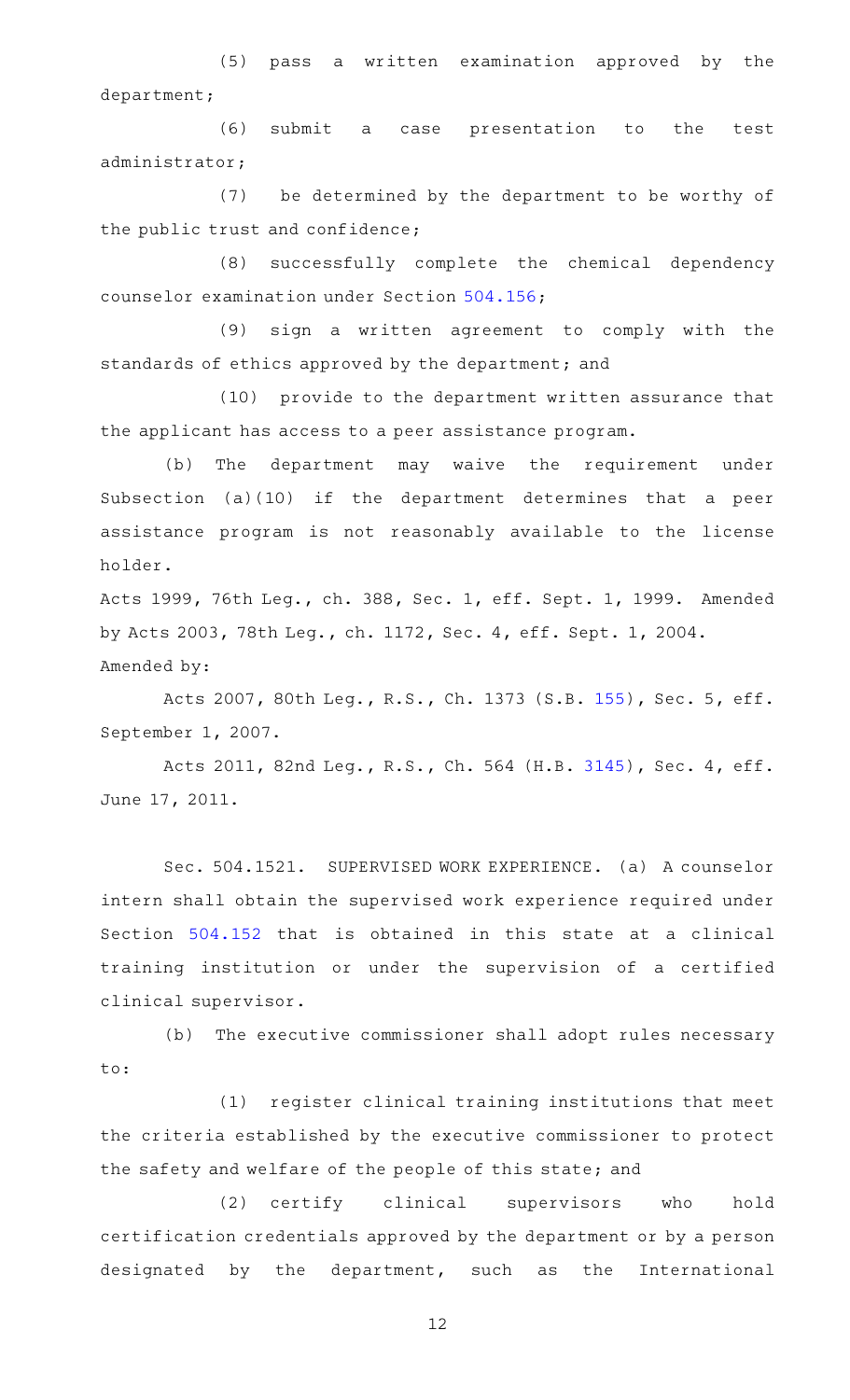Certification and Reciprocity Consortium or another person that meets the criteria established by the executive commissioner to protect the safety and welfare of the people of this state. Added by Acts 2007, 80th Leg., R.S., Ch. 1373 (S.B. [155](http://www.legis.state.tx.us/tlodocs/80R/billtext/html/SB00155F.HTM)), Sec. 6, eff. September 1, 2008.

Amended by:

Acts 2015, 84th Leg., R.S., Ch. 1 (S.B. [219](http://www.legis.state.tx.us/tlodocs/84R/billtext/html/SB00219F.HTM)), Sec. 5.110, eff. April 2, 2015.

Sec. 504.1525. CERTAIN GROUNDS FOR LICENSE, REGISTRATION, OR CERTIFICATION REFUSAL; EXCEPTION. (a) Except as provided by Subsection (b), the department may not issue a license, registration, or certification under this chapter to an applicant who has been:

(1) convicted or placed on community supervision during the three years preceding the date of application in any jurisdiction for an offense equal to a Class B misdemeanor specified by department rule;

(2) convicted or placed on community supervision in any jurisdiction for an offense equal to or greater than a Class A misdemeanor specified by department rule; or

(3) found to be incapacitated by a court on the basis of a mental defect or disease.

(b) The department may issue a license, registration, or certification to a person convicted or placed on community supervision in any jurisdiction for a drug or alcohol offense described by Subsection (a)(1) or (2) if the department determines that the applicant has successfully completed participation in an approved peer assistance program.

(c) Subsection (a) does not apply to an applicant who has, with respect to Subsection (a)(1) or (2), received a full pardon based on the person's wrongful conviction or, with respect to Subsection (a)(3), been found by a court to no longer be incapacitated.

Added by Acts 2001, 77th Leg., ch. 1107, Sec. 3, eff. Sept. 1, 2001. Amended by:

Acts 2007, 80th Leg., R.S., Ch. 1373 (S.B. [155](http://www.legis.state.tx.us/tlodocs/80R/billtext/html/SB00155F.HTM)), Sec. 7, eff.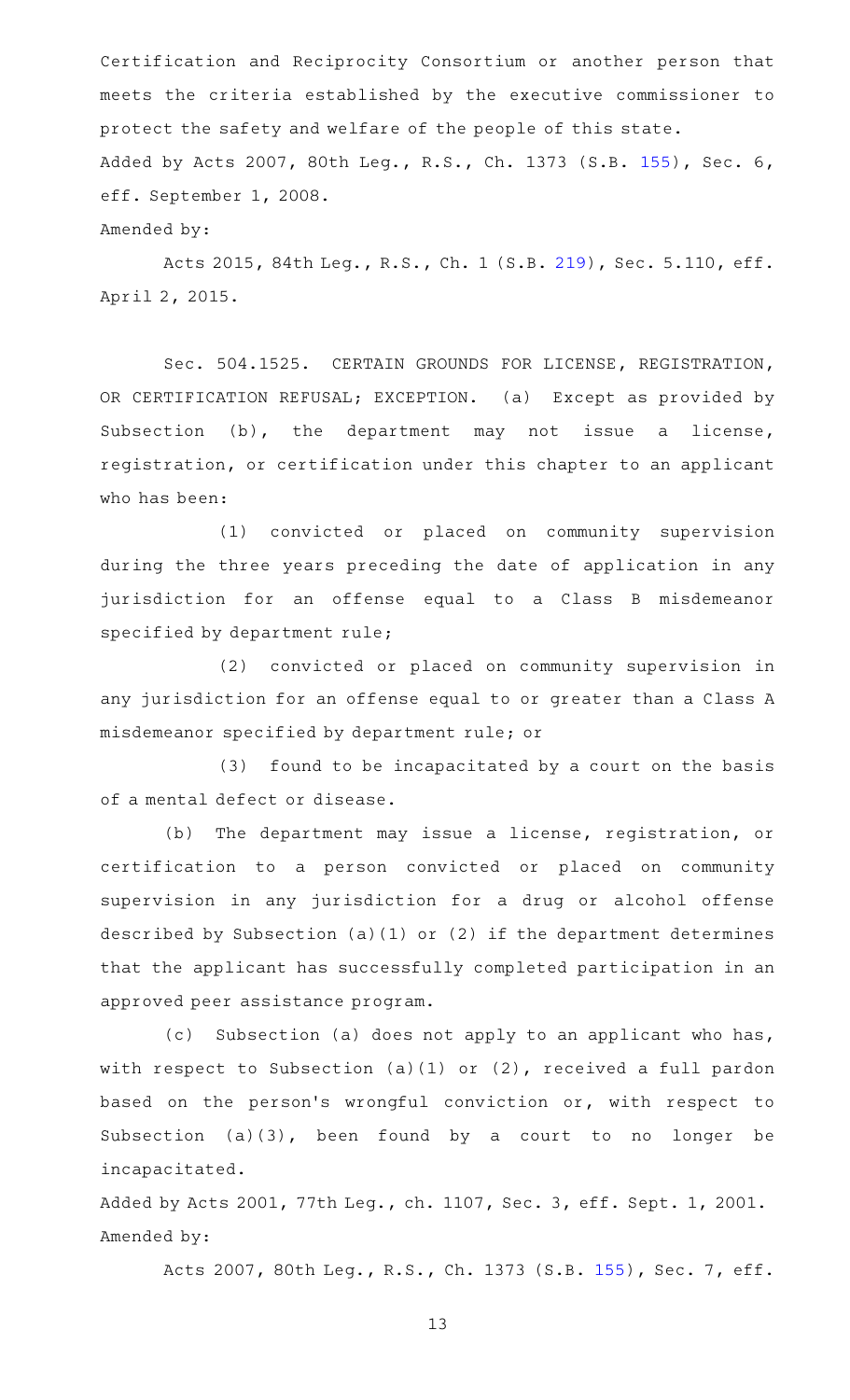September 1, 2007.

Acts 2011, 82nd Leg., R.S., Ch. 564 (H.B. [3145](http://www.legis.state.tx.us/tlodocs/82R/billtext/html/HB03145F.HTM)), Sec. 5, eff. June 17, 2011.

Acts 2015, 84th Leg., R.S., Ch. 1 (S.B. [219](http://www.legis.state.tx.us/tlodocs/84R/billtext/html/SB00219F.HTM)), Sec. 5.111, eff. April 2, 2015.

Sec. 504.153. ALTERNATIVE QUALIFICATIONS AND EVIDENCE OF LICENSE REQUIREMENT SATISFACTION. (a) An applicant is exempt from the requirements of Sections [504.152\(](http://www.statutes.legis.state.tx.us/GetStatute.aspx?Code=OC&Value=504.152)3)(A) and (C) if the applicant holds a baccalaureate degree or a more advanced degree in:

(1) chemical dependency counseling; or

(2) psychology, sociology, or any other related program approved by the department.

(b) On presentation of documentation by an applicant who holds a degree described by Subsection (a), the department may waive any portion of the requirement established by Section [504.152\(](http://www.statutes.legis.state.tx.us/GetStatute.aspx?Code=OC&Value=504.152)3)(B) that the department determines has been satisfied as evidenced by the documentation.

Acts 1999, 76th Leg., ch. 388, Sec. 1, eff. Sept. 1, 1999. Amended by Acts 2003, 78th Leg., ch. 1172, Sec. 5, eff. Sept. 1, 2004. Amended by:

Acts 2007, 80th Leg., R.S., Ch. 1373 (S.B. [155](http://www.legis.state.tx.us/tlodocs/80R/billtext/html/SB00155F.HTM)), Sec. 7, eff. September 1, 2007.

Sec. 504.155. LICENSE APPLICATION. (a) An application for a license under this chapter must:

(1) be on a form prescribed and furnished by the department; and

 $(2)$  contain a statement made under oath of the applicant 's education, experience, and other qualifications established by the department as required for a license under this chapter.

(b) The department may require additional information regarding the quality, scope, and nature of the experience and competence of the applicant if the department determines that a person 's application lacks sufficient information for consideration by the department.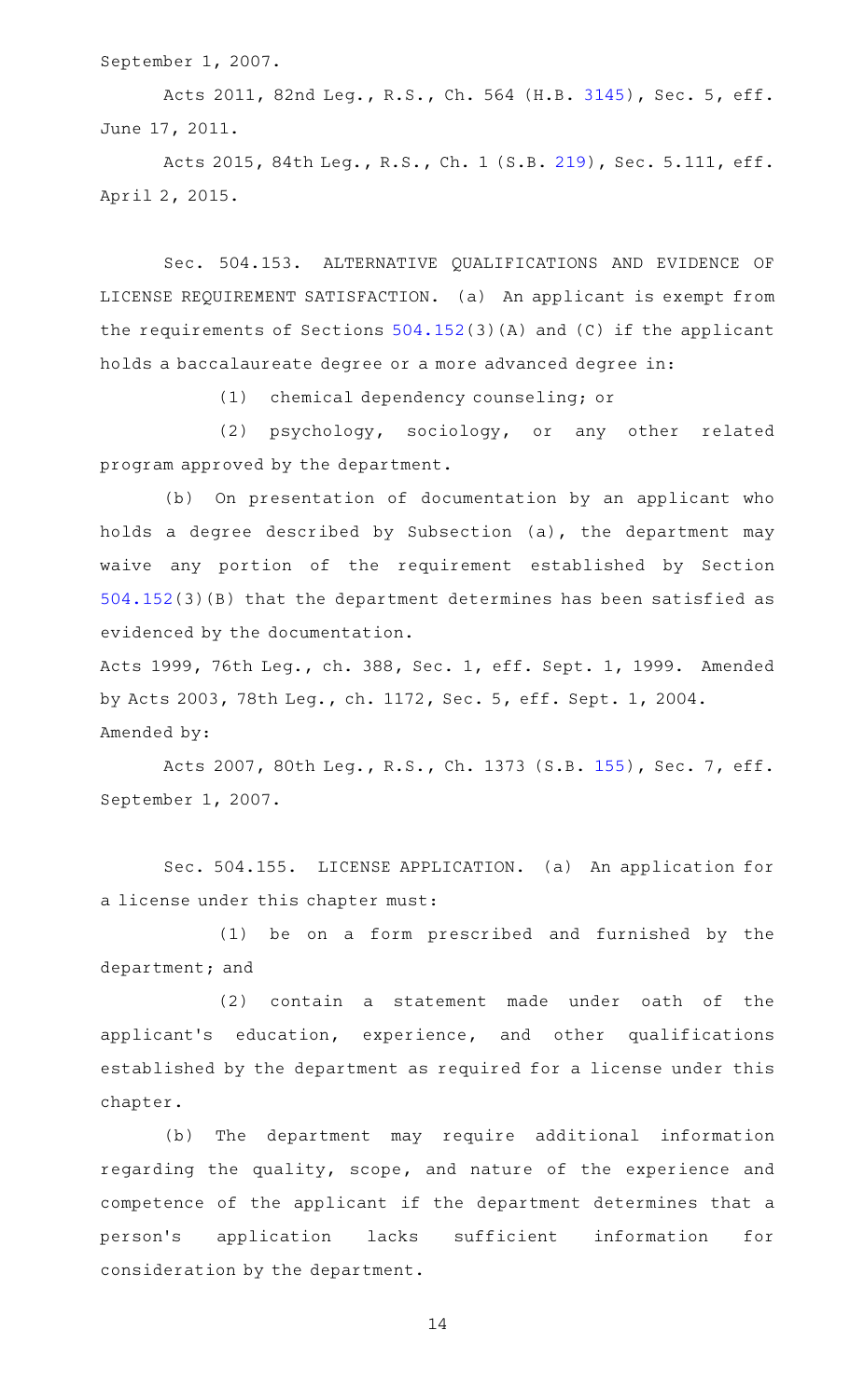(c) The department may obtain criminal history record information relating to an applicant for a license under this chapter from the Department of Public Safety and the Federal Bureau of Investigation. The department may deny an application for a license if the applicant fails to provide two complete sets of fingerprints on a form prescribed by the department.

(d) The issuance of a license by the department is conditioned on the receipt by the department of the applicant 's criminal history record information.

Acts 1999, 76th Leg., ch. 388, Sec. 1, eff. Sept. 1, 1999. Amended by Acts 2001, 77th Leg., ch. 1107, Sec. 4, eff. Sept. 1, 2001. Amended by:

Acts 2007, 80th Leg., R.S., Ch. 1373 (S.B. [155](http://www.legis.state.tx.us/tlodocs/80R/billtext/html/SB00155F.HTM)), Sec. 7, eff. September 1, 2007.

Sec. 504.156. LICENSE EXAMINATION. (a) At least twice each year, the department may prepare and administer or contract with an organization approved by the International Certification Reciprocity Consortium to prepare and administer an examination to determine the qualifications of an applicant for a license under this chapter. The examination shall be conducted as determined by the department and in a manner that is fair and impartial to and takes into consideration each school or system of chemical dependency counseling.

(b) An examiner may know an applicant only by number until after the examination has been graded and the licenses have been granted or denied.

(c) The scope and content of the examination must be sufficient to ensure professional competence in keeping with the highest standards of the chemical dependency counseling profession.

Acts 1999, 76th Leg., ch. 388, Sec. 1, eff. Sept. 1, 1999. Amended by:

Acts 2007, 80th Leg., R.S., Ch. 1373 (S.B. [155](http://www.legis.state.tx.us/tlodocs/80R/billtext/html/SB00155F.HTM)), Sec. 8, eff. September 1, 2007.

Sec. 504.157. EXAMINATION RESULTS; REEXAMINATION. (a) The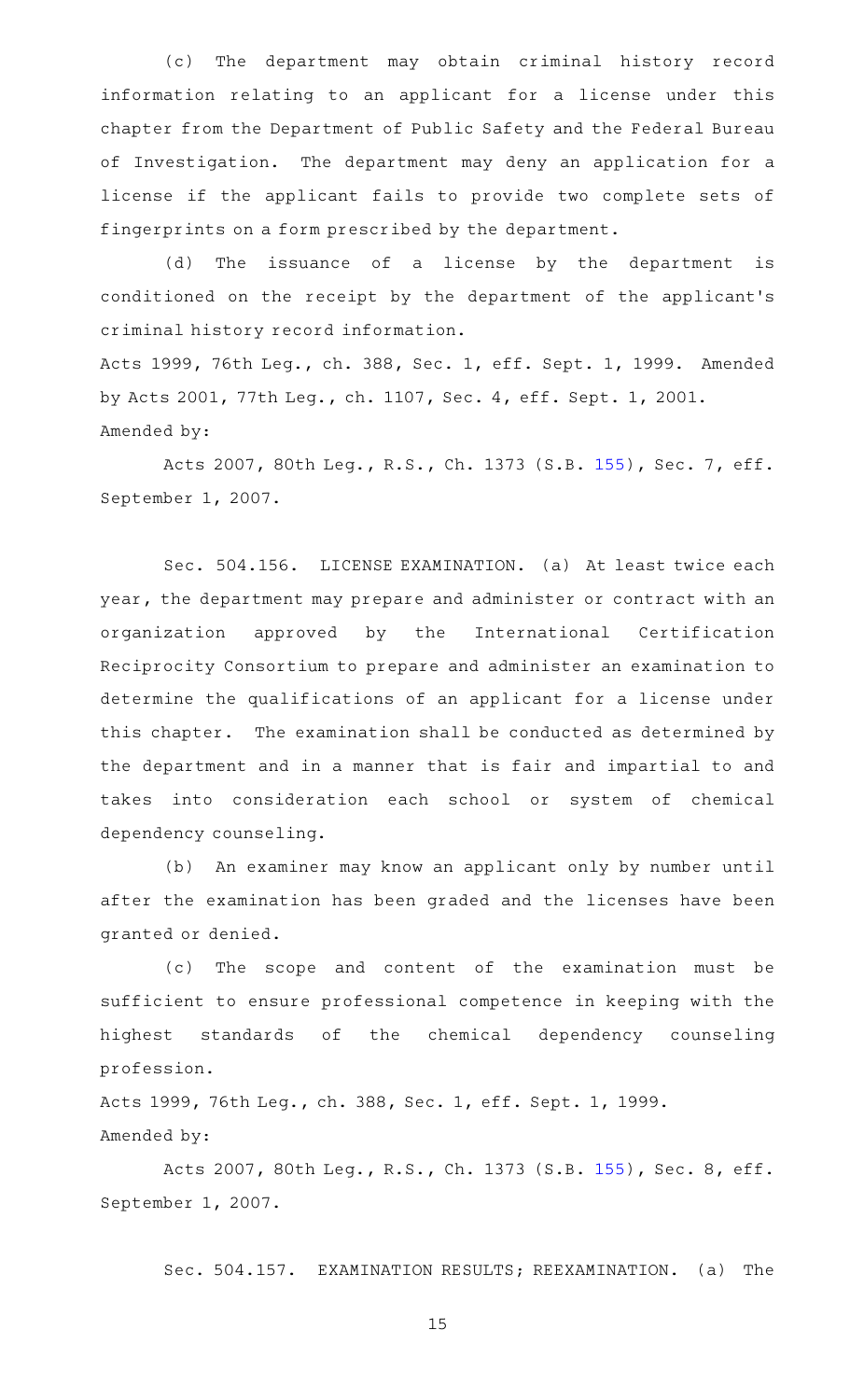department shall notify each examinee of the results of the examination not later than the 45th day after the date the examination is administered.

(b) If requested by an applicant who fails the examination, the department shall furnish the applicant with an analysis of the applicant 's performance on the examination.

(c) An applicant who fails the examination may take a subsequent examination on payment of the required examination fee.

(d) The executive commissioner by rule shall establish the criteria under which an applicant may take a subsequent examination under Subsection (c).

Acts 1999, 76th Leg., ch. 388, Sec. 1, eff. Sept. 1, 1999. Amended by Acts 2001, 77th Leg., ch. 949, Sec. 1, eff. June 14, 2001. Amended by:

Acts 2007, 80th Leg., R.S., Ch. 1373 (S.B. [155](http://www.legis.state.tx.us/tlodocs/80R/billtext/html/SB00155F.HTM)), Sec. 9, eff. September 1, 2007.

Sec. 504.158. PROVISIONAL LICENSE. (a) The department may issue a provisional license to an applicant who is licensed in another state. An applicant for a provisional license under this section must:

(1) be licensed in good standing as a chemical dependency counselor at least two years in another state or country that has licensing requirements substantially equivalent to the requirements of this chapter;

(2) have passed a national or other examination recognized by the department relating to the practice of chemical dependency counseling; and

(3) be sponsored by a person licensed by the department under this chapter with whom the provisional license holder may practice.

(b) The department may waive the requirement of Subsection (a)(3) if the department determines that compliance with that subsection would constitute a hardship to the applicant.

(c) The executive commissioner by rule may establish a fee for a provisional license.

(d) A provisional license is valid until the date the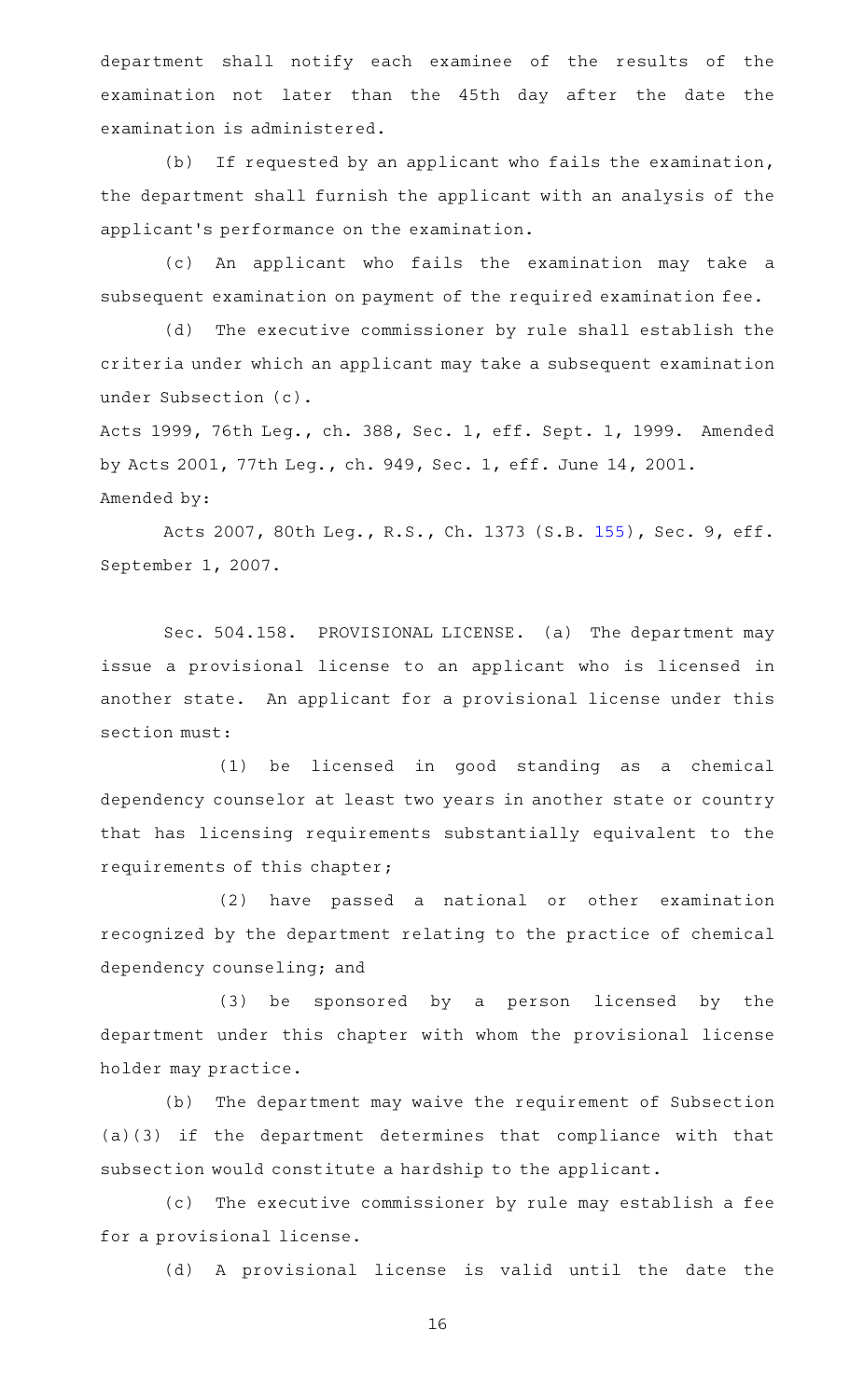department approves or denies the provisional license holder 's application for a license under Section [504.159.](http://www.statutes.legis.state.tx.us/GetStatute.aspx?Code=OC&Value=504.159) Acts 1999, 76th Leg., ch. 388, Sec. 1, eff. Sept. 1, 1999. Amended by:

Acts 2007, 80th Leg., R.S., Ch. 1373 (S.B. [155](http://www.legis.state.tx.us/tlodocs/80R/billtext/html/SB00155F.HTM)), Sec. 9, eff. September 1, 2007.

Acts 2015, 84th Leg., R.S., Ch. 1 (S.B. [219](http://www.legis.state.tx.us/tlodocs/84R/billtext/html/SB00219F.HTM)), Sec. 5.112, eff. April 2, 2015.

Sec. 504.159. ISSUANCE OF LICENSE TO PROVISIONAL LICENSE HOLDER. (a) The department shall issue a license under this chapter to a provisional license holder who satisfies the eligibility requirements established by Section [504.152](http://www.statutes.legis.state.tx.us/GetStatute.aspx?Code=OC&Value=504.152). When issuing a license under this subsection, the department may waive the requirements established by Sections [504.152\(](http://www.statutes.legis.state.tx.us/GetStatute.aspx?Code=OC&Value=504.152)6), (7), and (9).

(b) The department shall complete the processing of a provisional license holder 's application for a license not later than the 180th day after the date the provisional license is issued. The department may extend the 180-day period if the department has not received information necessary to determine whether the applicant is eligible for a license as provided by Subsection (a).

Acts 1999, 76th Leg., ch. 388, Sec. 1, eff. Sept. 1, 1999. Amended by:

Acts 2007, 80th Leg., R.S., Ch. 1373 (S.B. [155](http://www.legis.state.tx.us/tlodocs/80R/billtext/html/SB00155F.HTM)), Sec. 9, eff. September 1, 2007.

Sec. 504.160. ISSUANCE OF LICENSE TO CERTAIN OUT-OF-STATE APPLICANTS. (a) The department may, on application and payment of the appropriate fee, issue a license to a person who is licensed or certified by another state as a chemical dependency counselor if the department determines that the license or certificate requirements of that state are substantially equivalent to the requirements of this chapter.

(b) The department may waive any license requirement for an applicant with a license or certificate issued by another state with which this state has a reciprocity agreement.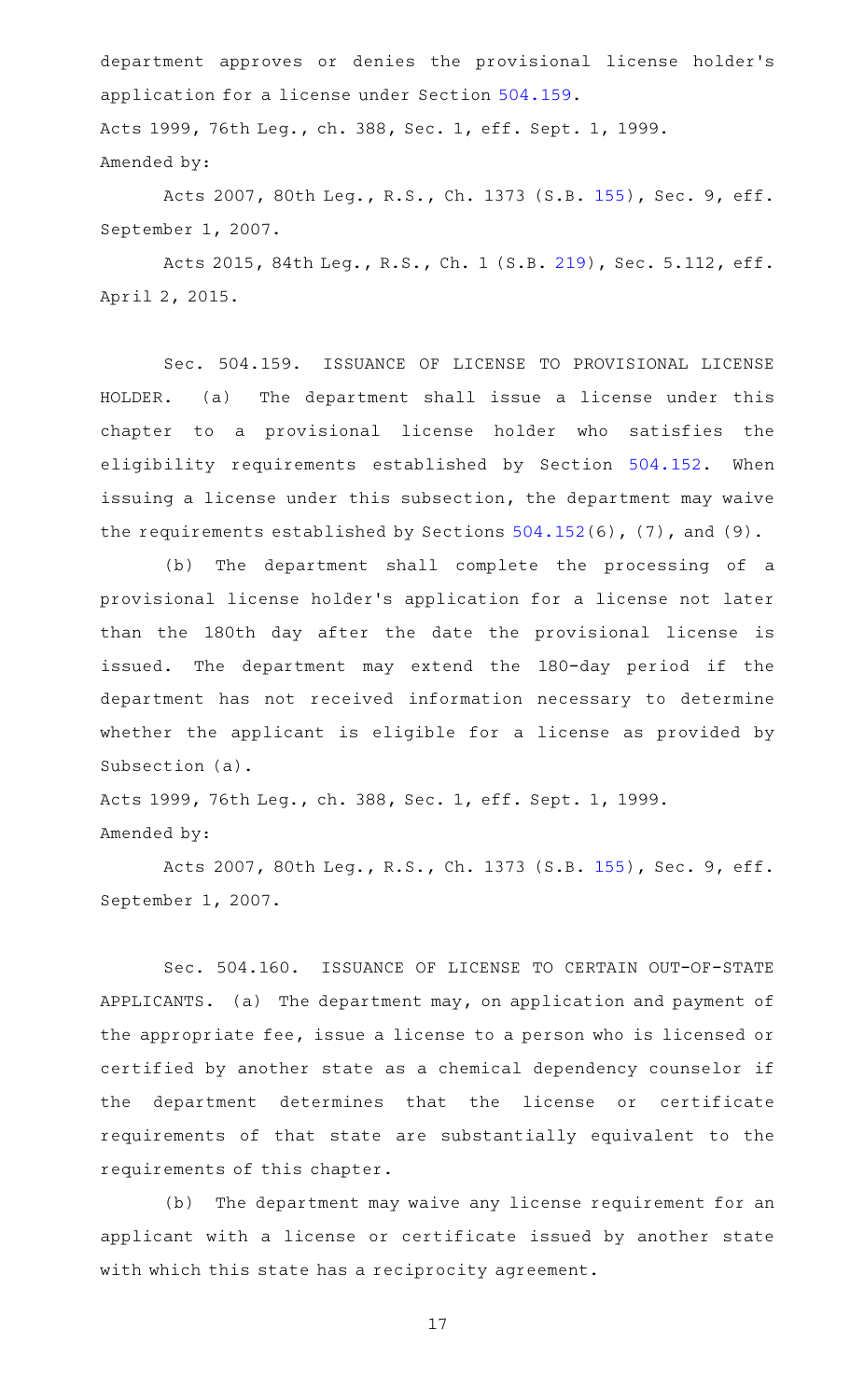Acts 1999, 76th Leg., ch. 388, Sec. 1, eff. Sept. 1, 1999. Amended by:

Acts 2007, 80th Leg., R.S., Ch. 1373 (S.B. [155](http://www.legis.state.tx.us/tlodocs/80R/billtext/html/SB00155F.HTM)), Sec. 9, eff. September 1, 2007.

Sec. 504.161. CRIMINAL HISTORY RECORD INFORMATION. (a) The department may obtain criminal history record information as provided by Section [411.1105](http://www.statutes.legis.state.tx.us/GetStatute.aspx?Code=GV&Value=411.1105), Government Code, and consider that information in determining a person's license, registration, or certification status under this chapter.

(b) The department may charge a person on whom criminal history record information is sought a fee in an amount set by the executive commissioner by rule as reasonably necessary to cover the costs of administering this section. A fee collected under this subsection may be appropriated only to the department to administer this section.

Acts 1999, 76th Leg., ch. 388, Sec. 1, eff. Sept. 1, 1999. Amended by:

Acts 2007, 80th Leg., R.S., Ch. 1373 (S.B. [155](http://www.legis.state.tx.us/tlodocs/80R/billtext/html/SB00155F.HTM)), Sec. 9, eff. September 1, 2007.

Acts 2015, 84th Leg., R.S., Ch. 1 (S.B. [219](http://www.legis.state.tx.us/tlodocs/84R/billtext/html/SB00219F.HTM)), Sec. 5.113, eff. April 2, 2015.

#### SUBCHAPTER E. LICENSE EXPIRATION AND RENEWAL

Sec. 504.201. LICENSE EXPIRATION. (a) A license issued under this chapter expires on the second anniversary of the date of issuance. The executive commissioner by rule shall adopt a system under which licenses expire on various dates during the year.

(b) A person may not engage in activities that require a license if the person 's license has expired and is not renewed as provided by this subchapter.

Acts 1999, 76th Leg., ch. 388, Sec. 1, eff. Sept. 1, 1999. Amended by:

Acts 2007, 80th Leg., R.S., Ch. 1373 (S.B. [155\)](http://www.legis.state.tx.us/tlodocs/80R/billtext/html/SB00155F.HTM), Sec. 10, eff. September 1, 2007.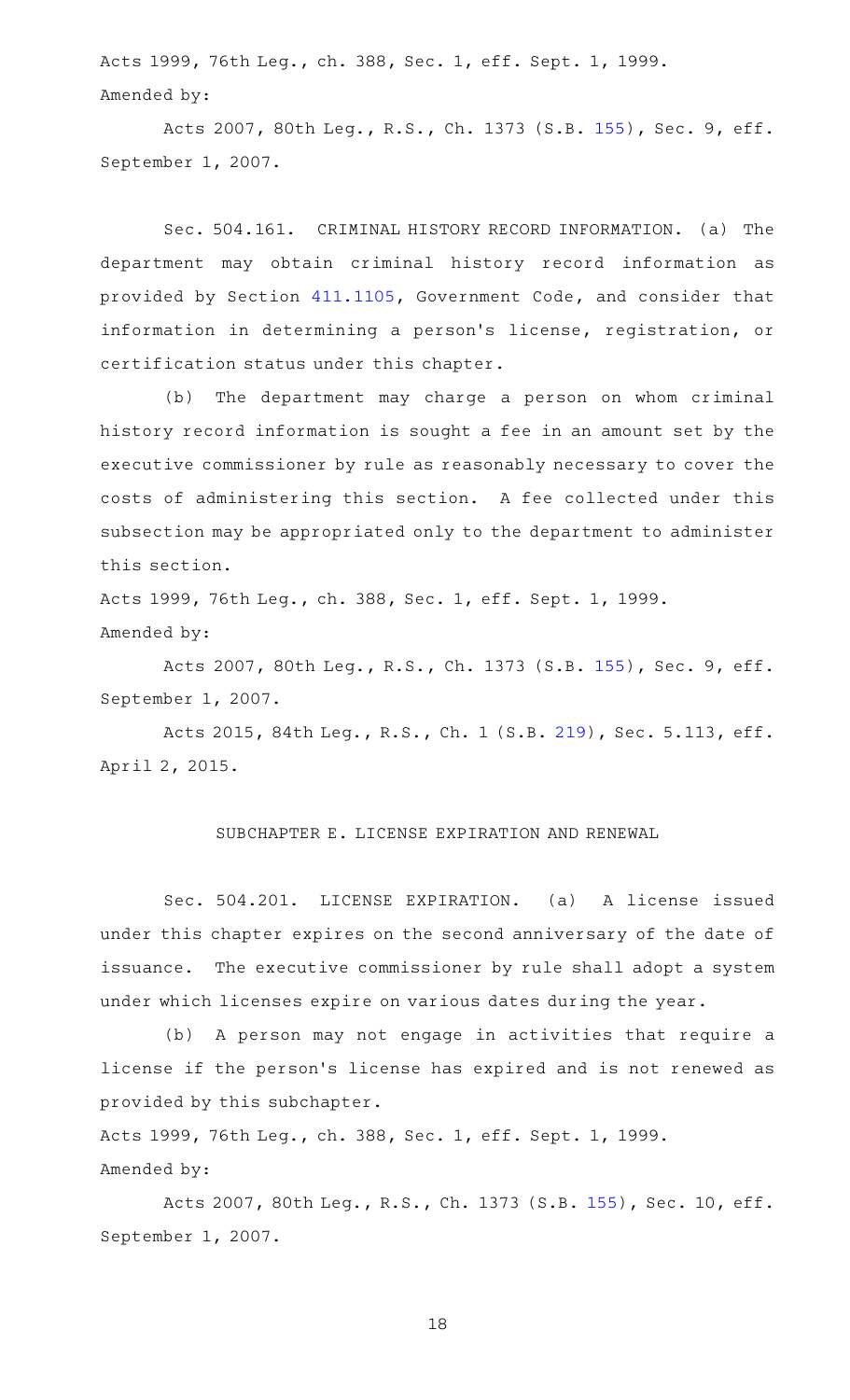Sec. 504.202. NOTICE OF LICENSE EXPIRATION AND REQUIREMENTS TO RENEW. Not later than the 31st day before the expiration date of a person's license, the department shall send to the license holder at the license holder 's last known address according to department records written notice of:

 $(1)$  the impending license expiration;

 $(2)$  the amount of the renewal fee; and

(3) any continuing education required to renew the license.

Acts 1999, 76th Leg., ch. 388, Sec. 1, eff. Sept. 1, 1999. Amended by:

Acts 2007, 80th Leg., R.S., Ch. 1373 (S.B. [155\)](http://www.legis.state.tx.us/tlodocs/80R/billtext/html/SB00155F.HTM), Sec. 11, eff. September 1, 2007.

Sec. 504.2025. CERTAIN GROUNDS FOR REFUSAL TO RENEW LICENSE, REGISTRATION, OR CERTIFICATION. (a) Except as provided by Subsection (b), the department shall refuse to renew a license, registration, or certification under this chapter on receipt of information from the Department of Public Safety or another law enforcement agency that the person has been convicted, placed on community supervision, or found to be incapacitated as described by Section [504.1525](http://www.statutes.legis.state.tx.us/GetStatute.aspx?Code=OC&Value=504.1525).

(b) The department may renew a license under this chapter if the department determines that the person has successfully completed participation in an approved peer assistance program subsequent to the conviction or placement on community supervision for an offense described by Section [504.1525](http://www.statutes.legis.state.tx.us/GetStatute.aspx?Code=OC&Value=504.1525)(b).

Added by Acts 2001, 77th Leg., ch. 1107, Sec. 5, eff. Sept. 1, 2001. Amended by:

Acts 2007, 80th Leg., R.S., Ch. 1373 (S.B. [155\)](http://www.legis.state.tx.us/tlodocs/80R/billtext/html/SB00155F.HTM), Sec. 11, eff. September 1, 2008.

Sec. 504.2026. REFUSAL TO RENEW LICENSE: ACCESS TO PEER ASSISTANCE PROGRAM. (a) Except as provided by Subsection (b), the department may not renew a license under this chapter unless the license holder provides to the department written documentation that the license holder has access to an approved peer assistance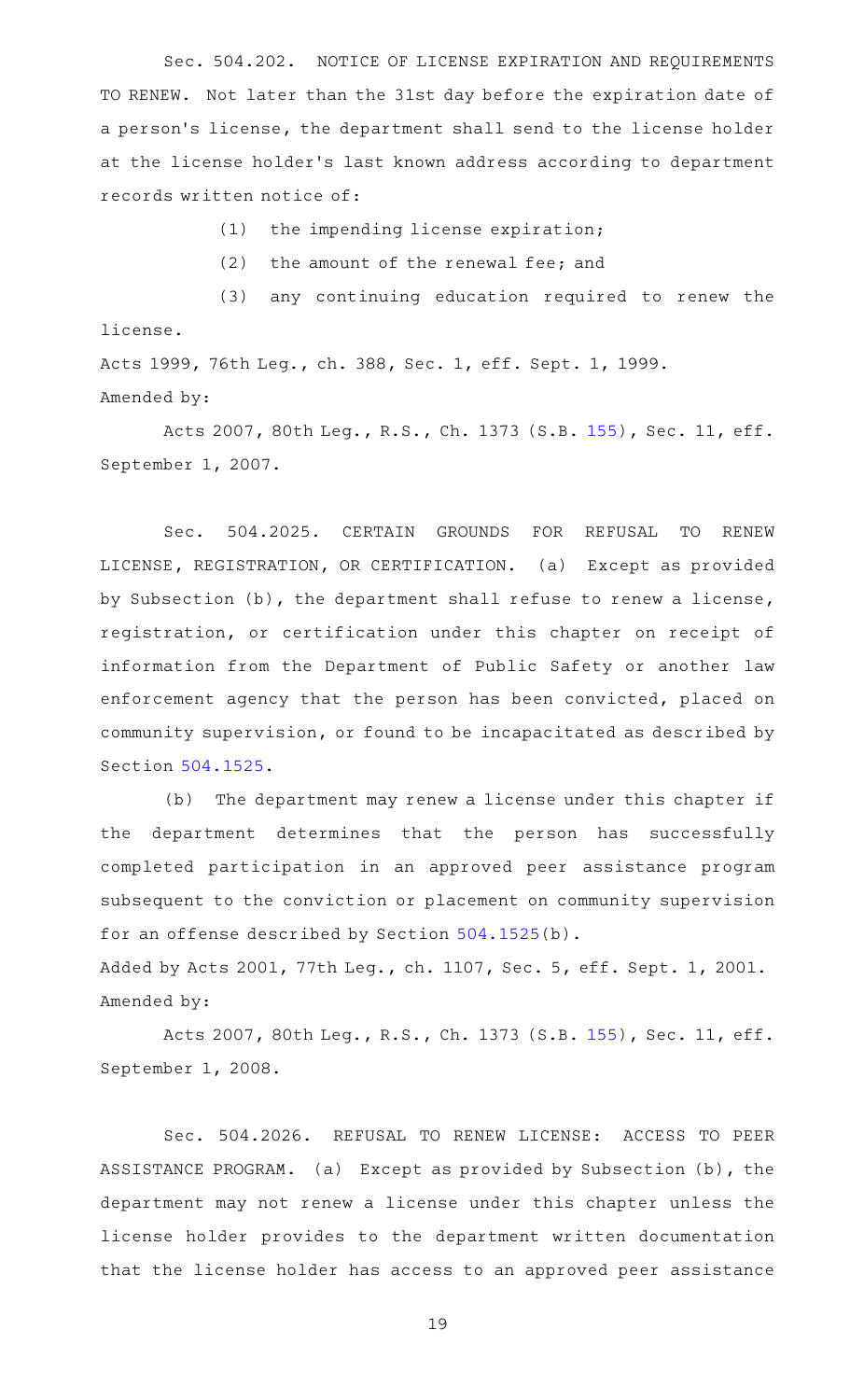program.

(b) The department may waive the requirement of Subsection (a) if the department determines that a peer assistance program is not reasonably available to the license holder. Added by Acts 2007, 80th Leg., R.S., Ch. 1373 (S.B. [155\)](http://www.legis.state.tx.us/tlodocs/80R/billtext/html/SB00155F.HTM), Sec. 12, eff. September 1, 2007.

Sec. 504.203. LICENSE RENEWAL. (a) A person who is otherwise eligible to renew a license may renew an unexpired license by paying the required renewal fee to the department before the expiration date of the license.

(b) If the person's license has been expired for 90 days or less, the person may renew the license by paying to the department a fee in an amount equal to one and one-half times the required renewal fee.

(c) If the person's license has been expired for more than 90 days but less than one year, the person may renew the license by paying to the department a fee in an amount equal to two times the required renewal fee.

(d) If the person's license has been expired for one year or more, the person may not renew the license. The person may obtain a new license by submitting to reexamination and complying with the requirements and procedures for obtaining an original license. Acts 1999, 76th Leg., ch. 388, Sec. 1, eff. Sept. 1, 1999. Amended by:

Acts 2007, 80th Leg., R.S., Ch. 1373 (S.B. [155\)](http://www.legis.state.tx.us/tlodocs/80R/billtext/html/SB00155F.HTM), Sec. 13, eff. September 1, 2007.

Sec. 504.204. RENEWAL OF EXPIRED LICENSE OF OUT-OF-STATE PRACTITIONER. (a) The department may renew without reexamination an expired license of a person who was licensed in this state, moved to another state, and is currently licensed and has been in practice in the other state for the two years preceding the date the person applies for renewal.

(b) The person must pay to the department a fee in an amount equal to two times the required renewal fee for the license. Acts 1999, 76th Leg., ch. 388, Sec. 1, eff. Sept. 1, 1999.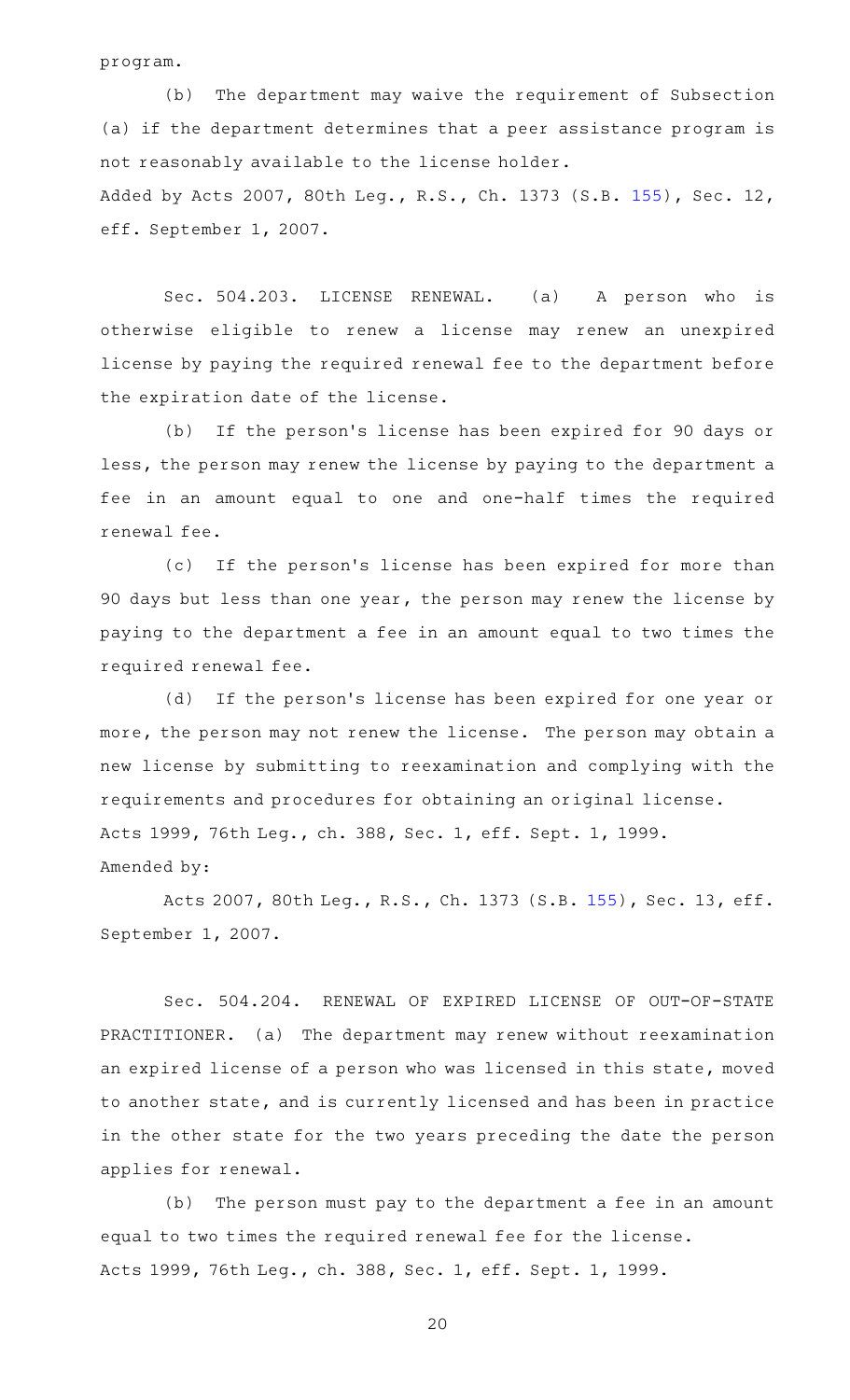#### Amended by:

Acts 2007, 80th Leg., R.S., Ch. 1373 (S.B. [155\)](http://www.legis.state.tx.us/tlodocs/80R/billtext/html/SB00155F.HTM), Sec. 14, eff. September 1, 2007.

Sec. 504.205. CONTINUING EDUCATION REQUIREMENTS. (a) The department shall recognize, prepare, or administer a continuing education program for chemical dependency counselors. The executive commissioner by rule shall provide for the administration of the continuing education requirements established under this section.

(b) As a prerequisite for renewal of a license issued under this chapter, a license holder, other than a license holder subject to Subsection (c), must participate in the continuing education program and complete continuing education hours in each two-year licensing period as follows:

(1) 40 hours if the license holder holds an associate's or bachelor 's degree; and

(2) 24 hours if the license holder holds a master's degree or a more advanced degree.

(c)AAA license holder must complete at least 24 hours of continuing education in each two-year licensing period as a requirement for renewal of the license if the license holder is also licensed as:

(1) a licensed master social worker under Chapter [505;](http://www.statutes.legis.state.tx.us/GetStatute.aspx?Code=OC&Value=505)

(2) a licensed marriage and family therapist under Chapter [502;](http://www.statutes.legis.state.tx.us/GetStatute.aspx?Code=OC&Value=502)

(3) a licensed professional counselor under Chapter [503;](http://www.statutes.legis.state.tx.us/GetStatute.aspx?Code=OC&Value=503)

 $(4)$  a physician practicing medicine under Subtitle B; or

(5) a psychologist under Chapter [501.](http://www.statutes.legis.state.tx.us/GetStatute.aspx?Code=OC&Value=501)

(d) Except for the number of hours required, the executive commissioner may not adopt a rule under Subsection (a) that distinguishes between the continuing education requirements for a license holder subject to Subsection (b) and a license holder subject to Subsection (c).

Acts 1999, 76th Leg., ch. 388, Sec. 1, eff. Sept. 1, 1999. Amended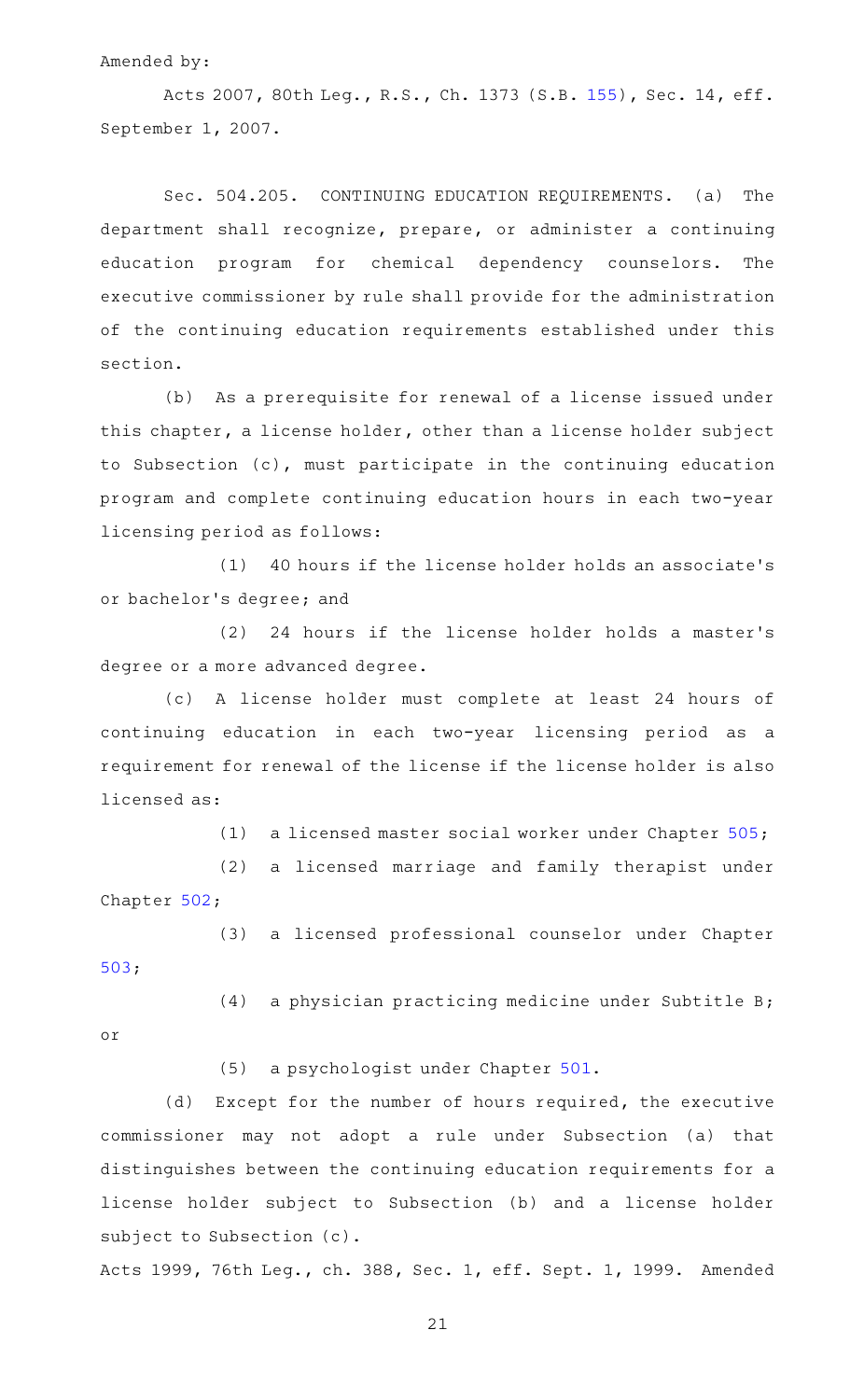by Acts 2001, 77th Leg., ch. 1420, Sec. 14.266(a), eff. Sept. 1, 2001.

```
Amended by:
```
Acts 2007, 80th Leg., R.S., Ch. 1373 (S.B. [155\)](http://www.legis.state.tx.us/tlodocs/80R/billtext/html/SB00155F.HTM), Sec. 15, eff. September 1, 2007.

Sec. 504.206. CONTINUING EDUCATION RELATING TO HIV, HEPATITIS C, AND SEXUALLY TRANSMITTED DISEASES. (a) The continuing education required under Section [504.205](http://www.statutes.legis.state.tx.us/GetStatute.aspx?Code=OC&Value=504.205) must include six hours of training during each two-year licensing period relating to HIV, hepatitis C, and sexually transmitted diseases.

(b) The department shall recognize, prepare, or administer a training component that satisfies the requirement of Subsection (a) for use in continuing education for chemical dependency counselors.

(c) The training component must address HIV, hepatitis C, and sexually transmitted diseases in the context of chemical dependency counseling and must provide information relating to the special needs of persons with positive test results, including the importance of prevention, early intervention, and treatment and recognition of psychosocial needs. The training component must prepare a chemical dependency counselor to provide appropriate information to educate clients about HIV, hepatitis C, and sexually transmitted diseases.

(d) In developing the training component, the department may, to the extent appropriate, consider the training course relating to hepatitis C developed by the department under Section [94.002](http://www.statutes.legis.state.tx.us/GetStatute.aspx?Code=HS&Value=94.002), Health and Safety Code.

Added by Acts 2001, 77th Leg., ch. 194, Sec. 1, eff. May 21, 2001. Amended by:

Acts 2007, 80th Leg., R.S., Ch. 1373 (S.B. [155\)](http://www.legis.state.tx.us/tlodocs/80R/billtext/html/SB00155F.HTM), Sec. 16, eff. September 1, 2007.

## SUBCHAPTER F. DISCIPLINARY PROCEEDINGS

Sec. 504.251. GROUNDS FOR LICENSE, REGISTRATION, OR CERTIFICATION DENIAL OR DISCIPLINARY ACTION. The department shall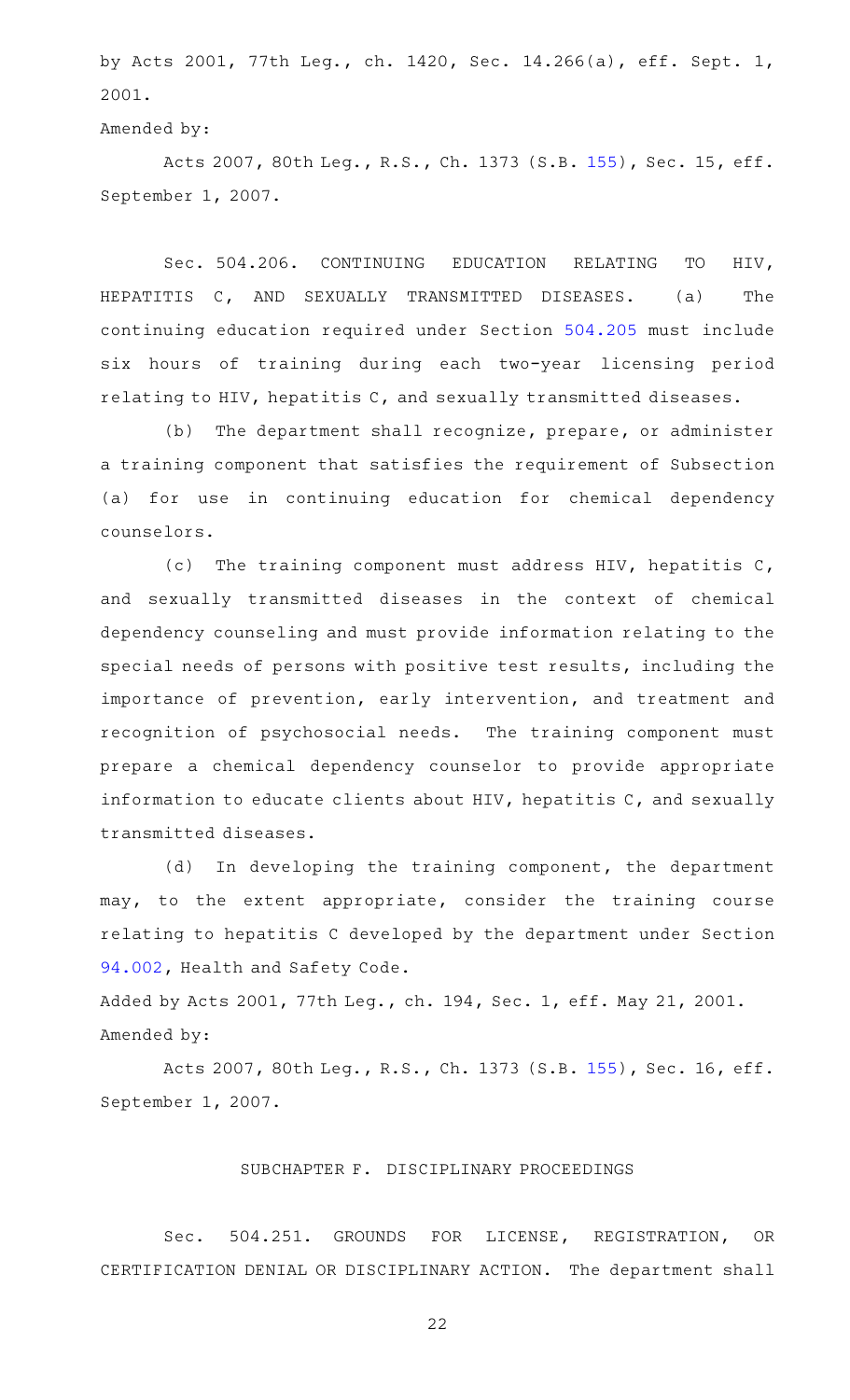refuse to issue a license, registration, or certification issued by the department to an applicant, refuse to renew a license, registration, or certification holder 's license, registration, or certification issued by the department, or take disciplinary action against the holder of a license, registration, or certification issued by the department if the applicant or license, registration, or certification holder:

(1) violates or assists another to violate this chapter or a rule adopted under this chapter;

(2) circumvents or attempts to circumvent this chapter or a rule adopted under this chapter;

(3) directly or indirectly participates in a plan to evade this chapter or a rule adopted under this chapter;

(4) has a license to practice chemical dependency counseling in another jurisdiction refused, suspended, or revoked for a reason that the department determines would constitute a violation of this chapter or a rule adopted under this chapter;

(5) engages in false, misleading, or deceptive conduct as defined by Section [17.46,](http://www.statutes.legis.state.tx.us/GetStatute.aspx?Code=BC&Value=17.46) Business & Commerce Code;

(6) engages in conduct that discredits or tends to discredit the profession of chemical dependency counseling;

(7) directly or indirectly reveals a confidential communication made to the person by a client or recipient of services, except as required by law;

(8) refuses to perform an act or service the person is licensed, registered, or certified to perform under this chapter on the basis of the client 's or recipient 's age, sex, race, religion, national origin, color, or political affiliation; or

(9) commits an act for which liability exists under Chapter [81,](http://www.statutes.legis.state.tx.us/GetStatute.aspx?Code=CP&Value=81) Civil Practice and Remedies Code. Acts 1999, 76th Leg., ch. 388, Sec. 1, eff. Sept. 1, 1999. Amended by:

Acts 2007, 80th Leg., R.S., Ch. 1373 (S.B. [155\)](http://www.legis.state.tx.us/tlodocs/80R/billtext/html/SB00155F.HTM), Sec. 17, eff. September 1, 2007.

Sec. 504.252. DISCIPLINARY POWERS OF DEPARTMENT. (a) On a determination that grounds exist to deny a license, registration,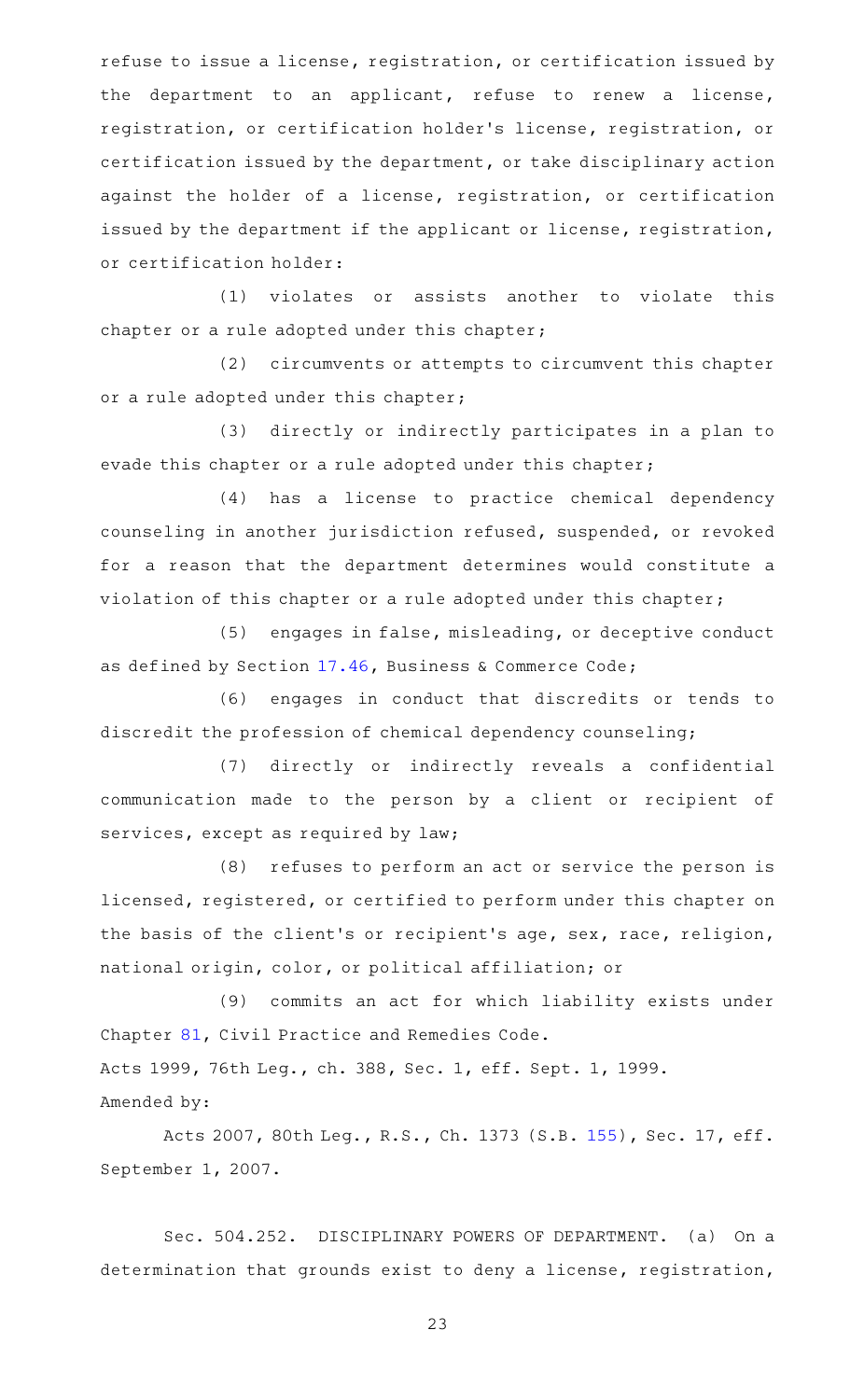or certification issued by the department or license, registration, or certification renewal issued by the department or to take disciplinary action against the holder of a license, registration, or certification issued by the department, the department may:

(1) refuse to issue or renew a license, registration, or certification;

(2) revoke or suspend a license, registration, or certification;

(3) place on probation a license, registration, or certification holder whose license, registration, or certification is suspended; or

(4) reprimand a license, registration, or certification holder.

(b) If the department places on probation a license, registration, or certification holder whose license, registration, or certification issued by the department is suspended, the department may require the license, registration, or certification holder to:

(1) report regularly to the department on matters that are the basis of the probation;

(2) limit practice to the areas prescribed by the department; or

(3) continue or review professional education until the license, registration, or certification holder attains a degree of skill satisfactory to the department in the areas that are the basis of the probation.

Acts 1999, 76th Leg., ch. 388, Sec. 1, eff. Sept. 1, 1999.

Amended by:

Acts 2007, 80th Leg., R.S., Ch. 1373 (S.B. [155\)](http://www.legis.state.tx.us/tlodocs/80R/billtext/html/SB00155F.HTM), Sec. 17, eff. September 1, 2007.

Sec. 504.2525. SUMMARY LICENSE, REGISTRATION, OR CERTIFICATION SUSPENSION. (a) The department shall suspend the license, registration, or certification issued by the department of a license, registration, or certification holder if the department receives written notice from the Department of Public Safety or another law enforcement agency that the license, registration, or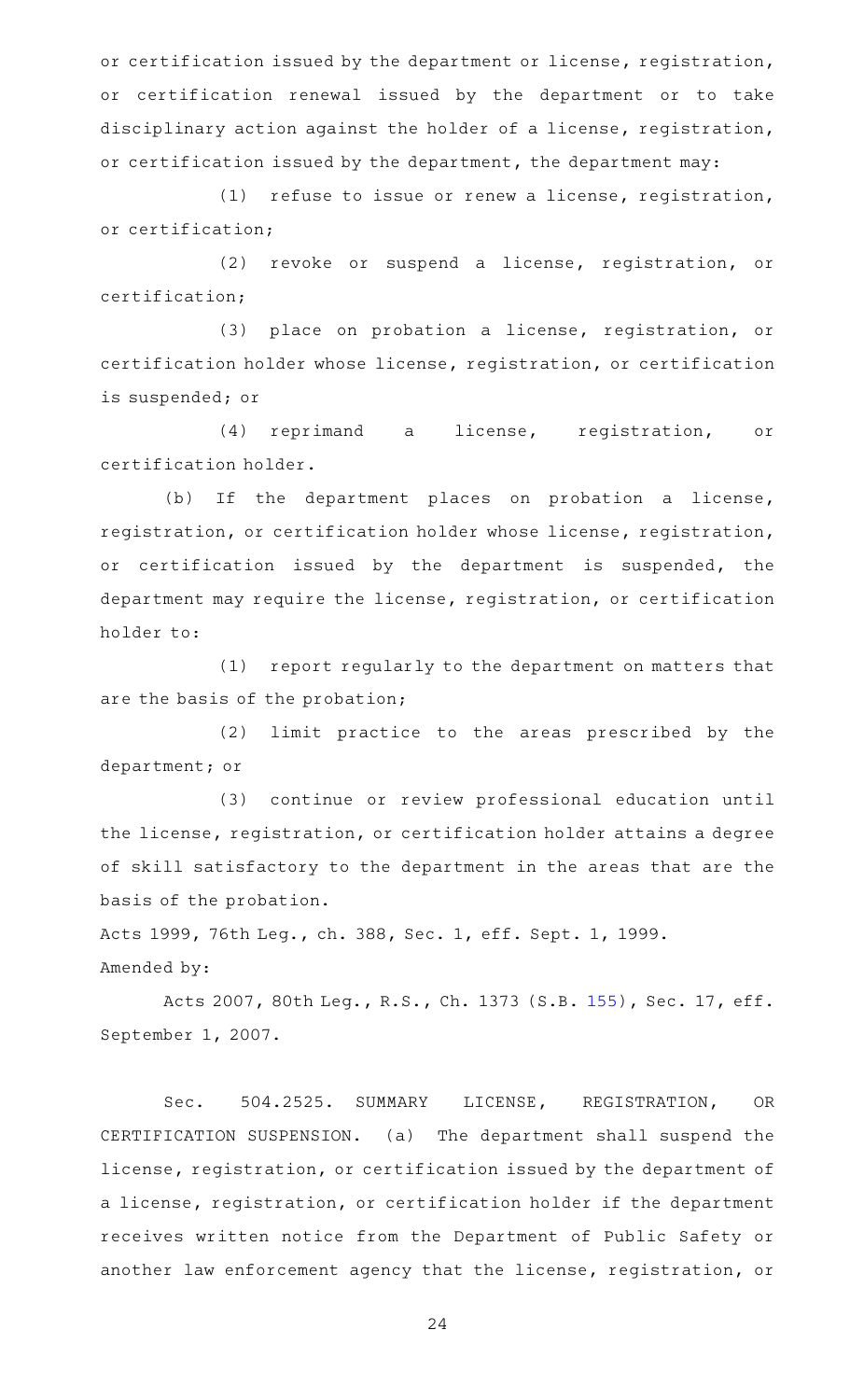certification holder has been charged, indicted, placed on deferred adjudication, community supervision, or probation, or convicted of an offense described by Section [504.1525](http://www.statutes.legis.state.tx.us/GetStatute.aspx?Code=OC&Value=504.1525).

(b) To initiate a proceeding to take action under Subsection (a), the department must serve notice on the license, registration, or certification holder. The notice must:

 $(1)$  state the grounds for summary suspension; and

(2) be personally served on the license, registration, or certification holder or sent to the license, registration, or certification holder by certified or registered mail, return receipt requested, to the license, registration, or certification holder 's mailing address as it appears in the department 's records.

(c) The suspension is effective at the time notice is served. The license, registration, or certification holder is entitled to appeal the suspension as provided by Section [504.255](http://www.statutes.legis.state.tx.us/GetStatute.aspx?Code=OC&Value=504.255). Added by Acts 2001, 77th Leg., ch. 1107, Sec. 6, eff. Sept. 1, 2001. Amended by:

Acts 2007, 80th Leg., R.S., Ch. 1373 (S.B. [155\)](http://www.legis.state.tx.us/tlodocs/80R/billtext/html/SB00155F.HTM), Sec. 17, eff. September 1, 2007.

Sec. 504.253. COMPLAINT AND INVESTIGATION. (a) A person may file a complaint with the department alleging a violation of this chapter. The complaint must be in writing and under oath.

(b) The department shall provide to the person filing the complaint and to each person or entity that is the subject of the complaint the department 's policies and procedures pertaining to complaint investigation and resolution.

Acts 1999, 76th Leg., ch. 388, Sec. 1, eff. Sept. 1, 1999. Amended by:

Acts 2007, 80th Leg., R.S., Ch. 1373 (S.B. [155\)](http://www.legis.state.tx.us/tlodocs/80R/billtext/html/SB00155F.HTM), Sec. 17, eff. September 1, 2007.

Sec. 504.254. RIGHT TO ADMINISTRATIVE HEARING. (a) If the department proposes to suspend, revoke, or refuse to renew a person 's license, registration, or certification issued by the department, the person is entitled to a hearing conducted by the State Office of Administrative Hearings.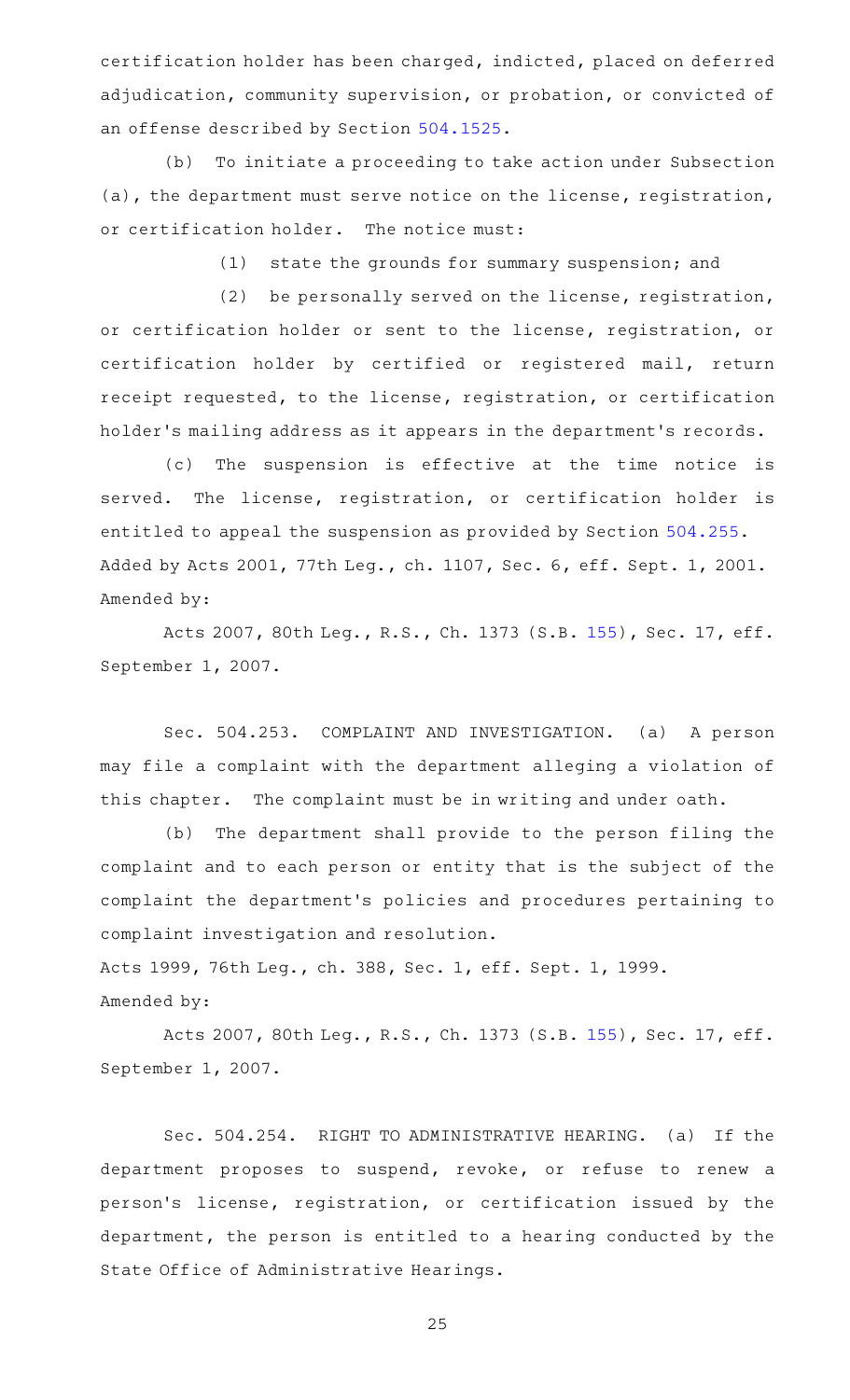(b) Procedures for disciplinary action are governed by Chapter [2001,](http://www.statutes.legis.state.tx.us/GetStatute.aspx?Code=GV&Value=2001) Government Code. Rules of practice adopted by the executive commissioner under Section [2001.004,](http://www.statutes.legis.state.tx.us/GetStatute.aspx?Code=GV&Value=2001.004) Government Code, applicable to the proceedings for a disciplinary action may not conflict with rules adopted by the State Office of Administrative Hearings.

Acts 1999, 76th Leg., ch. 388, Sec. 1, eff. Sept. 1, 1999. Amended by:

Acts 2007, 80th Leg., R.S., Ch. 1373 (S.B. [155\)](http://www.legis.state.tx.us/tlodocs/80R/billtext/html/SB00155F.HTM), Sec. 17, eff. September 1, 2007.

Sec. 504.255. APPEAL OF CERTAIN DENIALS, REFUSALS TO RENEW, AND SUSPENSIONS. (a) A person whose license, registration, or certification application is denied under Section [504.1525,](http://www.statutes.legis.state.tx.us/GetStatute.aspx?Code=OC&Value=504.1525) whose license, registration, or certification renewal is refused under Section [504.2025,](http://www.statutes.legis.state.tx.us/GetStatute.aspx?Code=OC&Value=504.2025) or whose license, registration, or certification is suspended under Section [504.2525](http://www.statutes.legis.state.tx.us/GetStatute.aspx?Code=OC&Value=504.2525) may appeal the denial, refusal to renew, or suspension on the grounds that:

(1) the sole basis for the department's determination is a conviction or placement on community supervision for an offense described by Section [504.1525](http://www.statutes.legis.state.tx.us/GetStatute.aspx?Code=OC&Value=504.1525); and

(2) sufficient time, as determined by department rule, has expired since the date of the conviction or placement.

(b) A proceeding under this section is governed by Chapter [2001](http://www.statutes.legis.state.tx.us/GetStatute.aspx?Code=GV&Value=2001), Government Code.

(c) After a hearing under this section, the department may determine that the person is entitled to a license, registration, or certification under this chapter.

Added by Acts 2001, 77th Leg., ch. 1107, Sec. 7, eff. Sept. 1, 2001. Amended by:

Acts 2007, 80th Leg., R.S., Ch. 1373 (S.B. [155\)](http://www.legis.state.tx.us/tlodocs/80R/billtext/html/SB00155F.HTM), Sec. 17, eff. September 1, 2007.

Acts 2015, 84th Leg., R.S., Ch. 1 (S.B. [219](http://www.legis.state.tx.us/tlodocs/84R/billtext/html/SB00219F.HTM)), Sec. 5.114, eff. April 2, 2015.

SUBCHAPTER G. ADMINISTRATIVE PENALTY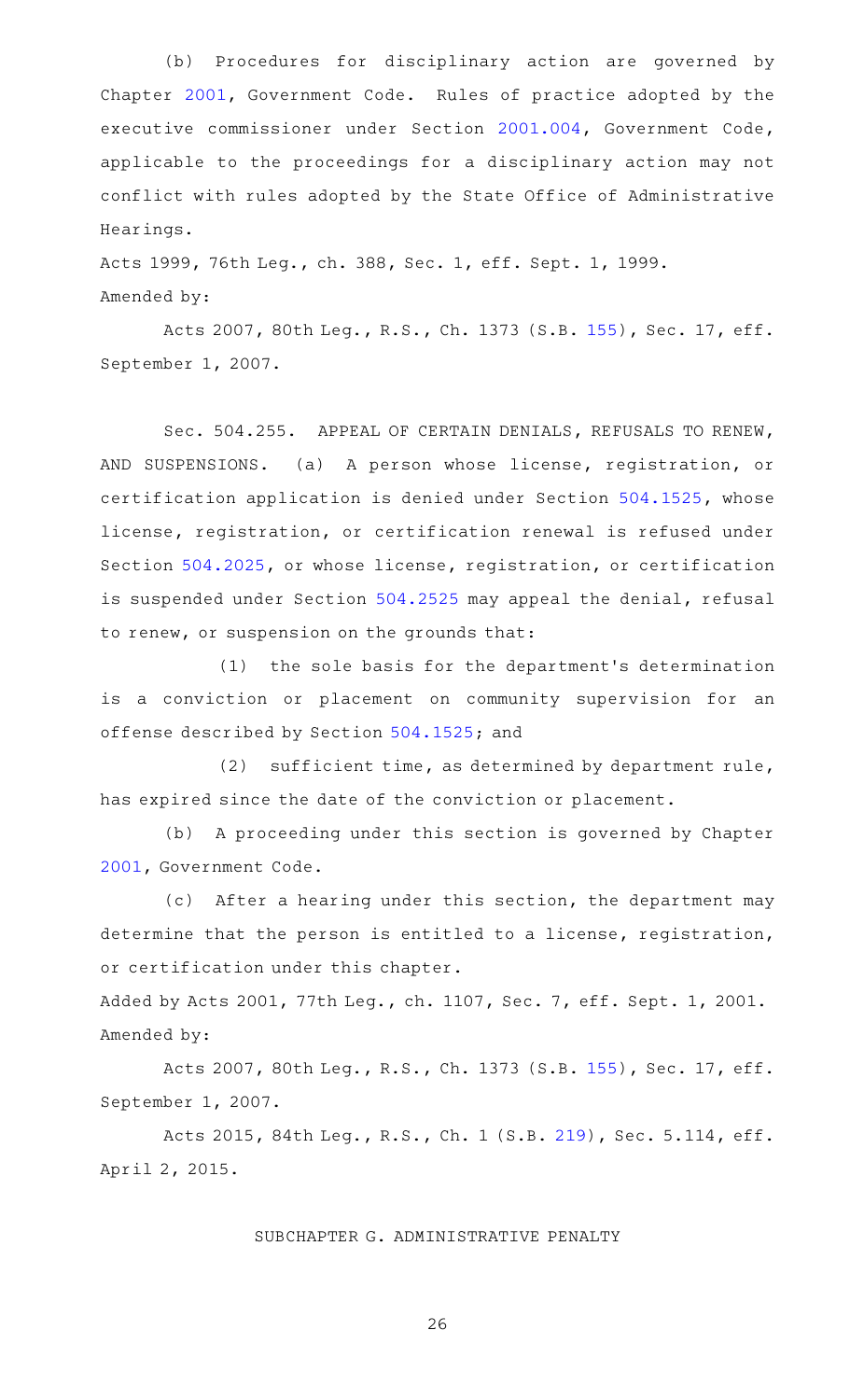Sec. 504.301. IMPOSITION OF PENALTY. The department may impose an administrative penalty on a person who violates this chapter or a rule adopted under this chapter. Acts 1999, 76th Leg., ch. 388, Sec. 1, eff. Sept. 1, 1999.

Amended by:

Acts 2007, 80th Leg., R.S., Ch. 1373 (S.B. [155\)](http://www.legis.state.tx.us/tlodocs/80R/billtext/html/SB00155F.HTM), Sec. 18, eff. September 1, 2007.

Sec. 504.302. AMOUNT OF PENALTY. (a) The amount of the administrative penalty may not exceed \$1,000 for each violation. Each day of a continuing violation is a separate violation.

(b) The amount of the penalty shall be based on:

 $(1)$  the seriousness of the violation;

 $(2)$  the history of previous violations;

 $(3)$  the amount necessary to deter a future violation;

 $(4)$  efforts made to correct the violation; and

(5) any other matter that justice requires.

Acts 1999, 76th Leg., ch. 388, Sec. 1, eff. Sept. 1, 1999.

Sec. 504.303. NOTICE OF VIOLATION AND PENALTY. If, after investigation of a possible violation and the facts surrounding the possible violation, the department determines that a violation occurred, the department shall give written notice of the violation to the person alleged to have committed the violation. The notice must:

 $(1)$  include a brief summary of the alleged violation;

(2) state the amount of the proposed administrative penalty; and

 $(3)$  inform the person of the person's right to a hearing on the occurrence of the violation, the amount of the penalty, or both.

Acts 1999, 76th Leg., ch. 388, Sec. 1, eff. Sept. 1, 1999.

Amended by:

Acts 2007, 80th Leg., R.S., Ch. 1373 (S.B. [155\)](http://www.legis.state.tx.us/tlodocs/80R/billtext/html/SB00155F.HTM), Sec. 18, eff. September 1, 2007.

Sec. 504.304. PENALTY TO BE PAID OR HEARING REQUESTED. (a)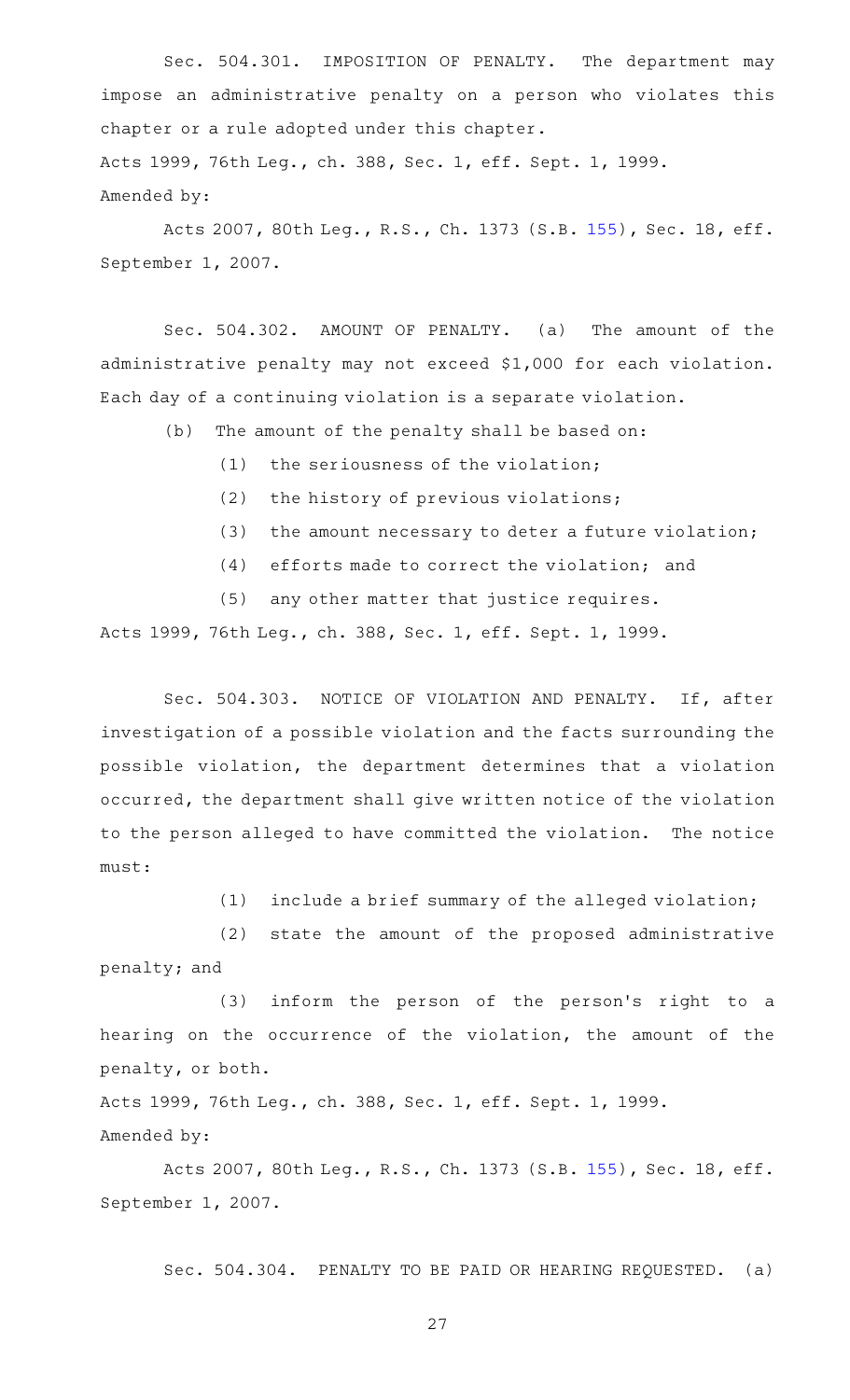Not later than the 20th day after the date the person receives the notice under Section [504.303,](http://www.statutes.legis.state.tx.us/GetStatute.aspx?Code=OC&Value=504.303) the person may:

(1) accept the department's determination and proposed administrative penalty; or

(2) make a written request for a hearing on that determination.

(b) If the person accepts the department's determination, the department by order shall approve the determination and assess the proposed penalty.

Acts 1999, 76th Leg., ch. 388, Sec. 1, eff. Sept. 1, 1999.

Amended by:

Acts 2007, 80th Leg., R.S., Ch. 1373 (S.B. [155\)](http://www.legis.state.tx.us/tlodocs/80R/billtext/html/SB00155F.HTM), Sec. 18, eff. September 1, 2007.

Acts 2015, 84th Leg., R.S., Ch. 1 (S.B. [219](http://www.legis.state.tx.us/tlodocs/84R/billtext/html/SB00219F.HTM)), Sec. 5.115, eff. April 2, 2015.

Sec. 504.305. HEARING. (a) If the person requests a hearing in a timely manner, the department shall set a hearing and give written notice of the hearing to the person.

(b) The department may employ a hearings examiner for this purpose.

(c) The hearings examiner shall:

(1) make findings of fact and conclusions of law; and

(2) promptly issue to the department a proposal for decision as to the occurrence of the violation and the amount of any proposed administrative penalty.

Acts 1999, 76th Leg., ch. 388, Sec. 1, eff. Sept. 1, 1999. Amended by:

Acts 2007, 80th Leg., R.S., Ch. 1373 (S.B. [155\)](http://www.legis.state.tx.us/tlodocs/80R/billtext/html/SB00155F.HTM), Sec. 18, eff. September 1, 2007.

Acts 2015, 84th Leg., R.S., Ch. 1 (S.B. [219](http://www.legis.state.tx.us/tlodocs/84R/billtext/html/SB00219F.HTM)), Sec. 5.116, eff. April 2, 2015.

Sec. 504.306. DECISION BY DEPARTMENT. (a) Based on the findings of fact, conclusions of law, and recommendations of the hearings examiner, the department by order may determine that:

(1) a violation occurred and assess an administrative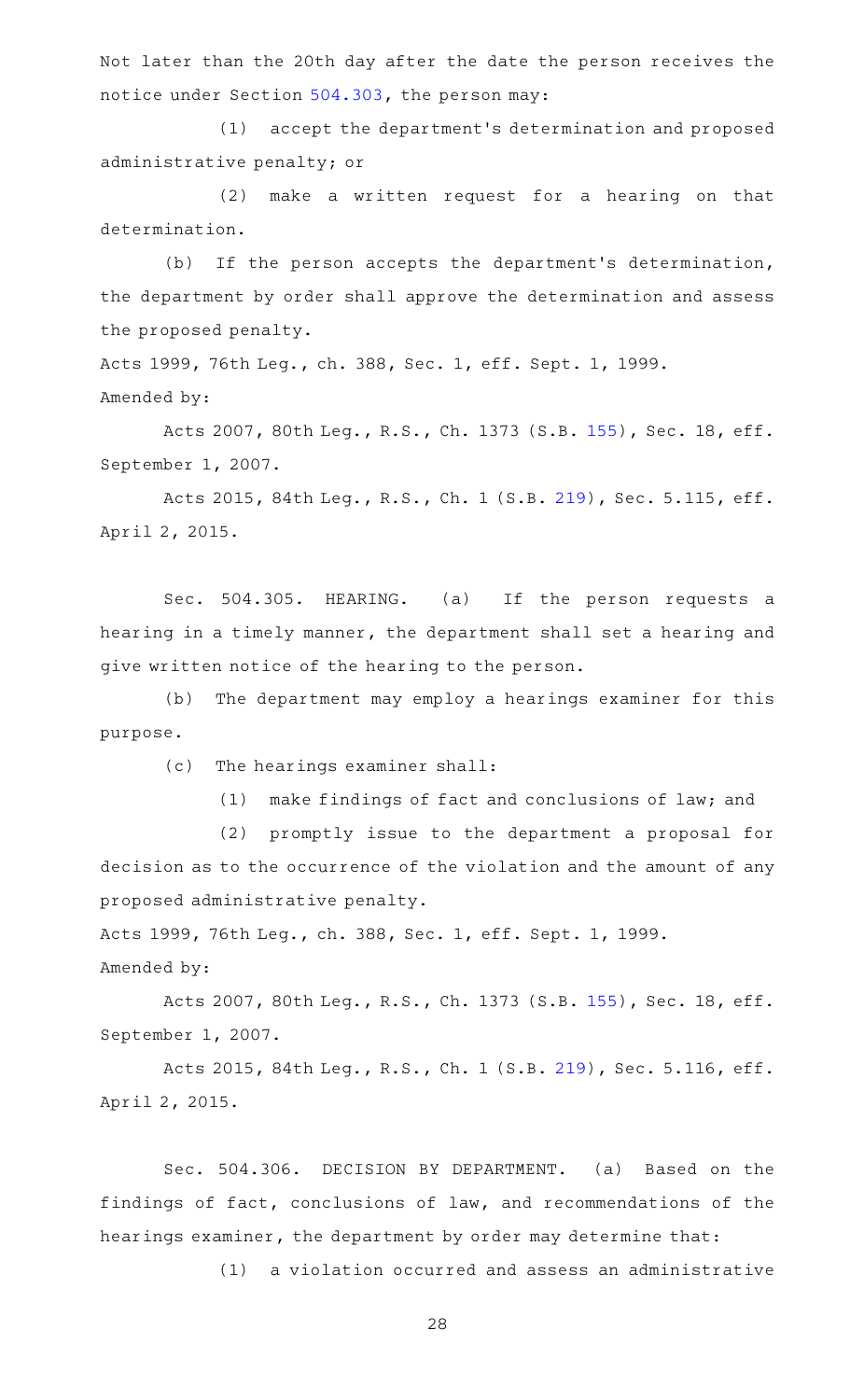penalty; or

 $(2)$  a violation did not occur.

(b) The department shall give notice of the order to the person. The notice must include:

(1) separate statements of the findings of fact and conclusions of law;

(2) the amount of any penalty assessed; and

(3) a statement of the person's right to judicial review of the order.

Acts 1999, 76th Leg., ch. 388, Sec. 1, eff. Sept. 1, 1999.

Amended by:

Acts 2007, 80th Leg., R.S., Ch. 1373 (S.B. [155\)](http://www.legis.state.tx.us/tlodocs/80R/billtext/html/SB00155F.HTM), Sec. 18, eff. September 1, 2007.

Acts 2015, 84th Leg., R.S., Ch. 1 (S.B. [219](http://www.legis.state.tx.us/tlodocs/84R/billtext/html/SB00219F.HTM)), Sec. 5.117, eff. April 2, 2015.

Sec. 504.307. OPTIONS FOLLOWING DECISION: PAY OR APPEAL. (a) Not later than the 30th day after the date the department 's order becomes final, the person shall:

(1) pay the administrative penalty;

(2) pay the penalty and file a petition for judicial review contesting the fact of the violation, the amount of the penalty, or both; or

 $(3)$  without paying the penalty, file a petition for judicial review contesting the fact of the violation, the amount of the penalty, or both.

(b) Within the 30-day period, a person who acts under Subsection (a)(3) may:

 $(1)$  stay enforcement of the penalty by:

(A) paying the penalty to the court for placement in an escrow account; or

(B) giving to the court a supersedeas bond approved by the court that:

 $(i)$  is for the amount of the penalty; and

(ii) is effective until judicial review of the order is final; or

(2) request the court to stay enforcement of the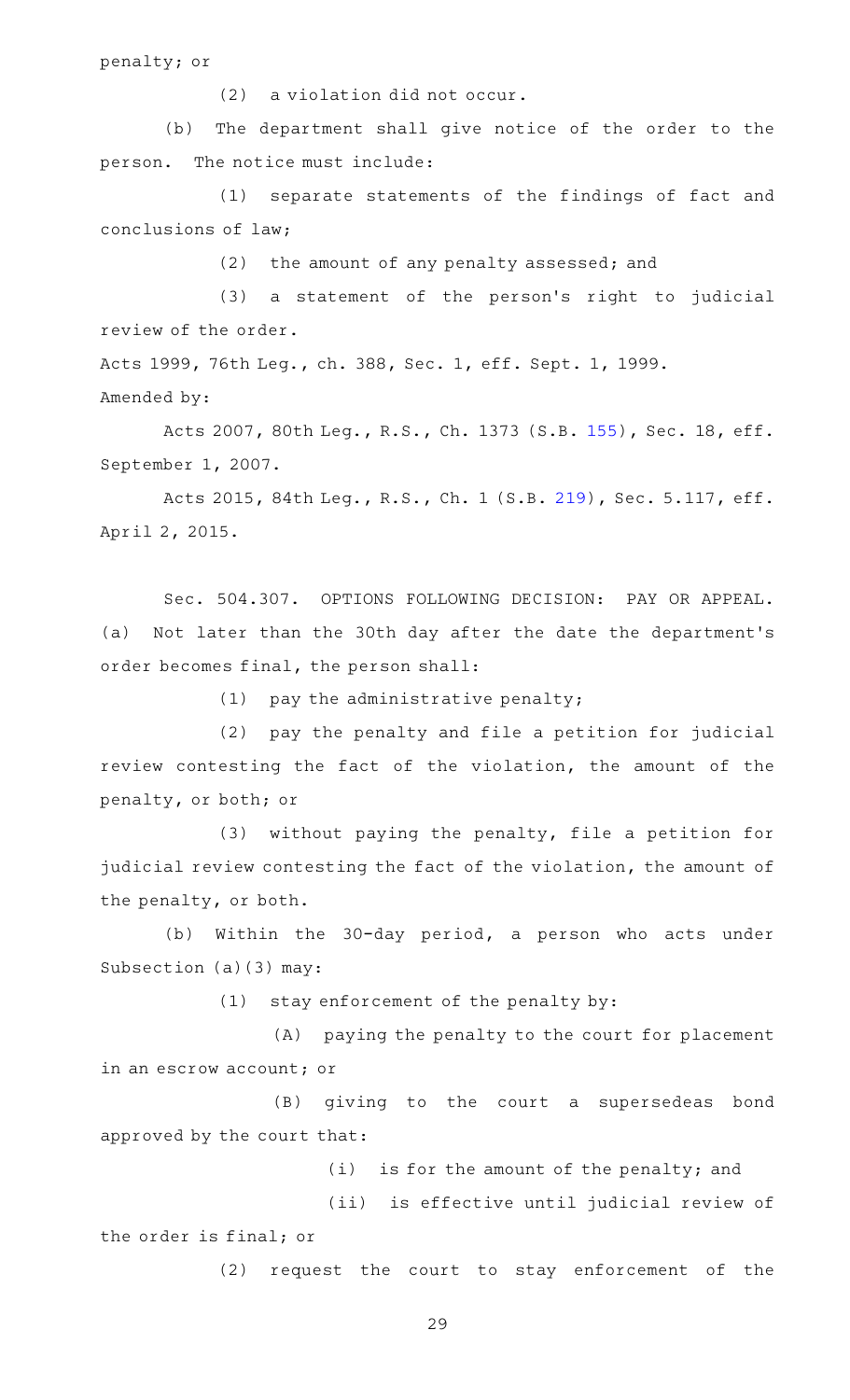penalty by:

(A) filing with the court a sworn affidavit of the person stating that the person is financially unable to pay the penalty and is financially unable to give the supersedeas bond; and

(B) giving a copy of the affidavit to the department by certified mail.

(c) If the department receives a copy of an affidavit under Subsection (b)(2), the department may file with the court a contest to the affidavit not later than the fifth day after the date the copy is received.

(d) The court shall hold a hearing on the facts alleged in the affidavit as soon as practicable and shall stay enforcement of the penalty on finding that the alleged facts are true. The person who files an affidavit has the burden of proving that the person is financially unable to pay the penalty and to give a supersedeas bond.

Acts 1999, 76th Leg., ch. 388, Sec. 1, eff. Sept. 1, 1999. Amended by:

Acts 2007, 80th Leg., R.S., Ch. 1373 (S.B. [155\)](http://www.legis.state.tx.us/tlodocs/80R/billtext/html/SB00155F.HTM), Sec. 18, eff. September 1, 2007.

Sec. 504.308. DETERMINATION BY COURT. (a) If the court sustains the determination that a violation occurred, the court may uphold or reduce the amount of the administrative penalty and order the person to pay the full or reduced penalty.

(b) If the court does not sustain the determination that a violation occurred, the court shall order that a penalty is not owed.

Acts 1999, 76th Leg., ch. 388, Sec. 1, eff. Sept. 1, 1999.

Sec. 504.309. REMITTANCE OF PENALTY AND INTEREST. (a) If after judicial review the administrative penalty is reduced or not imposed by the court, the court shall, after the judgment becomes final:

(1) order that the appropriate amount be remitted to the person if the person paid the penalty, plus accrued interest if the person paid the penalty under Section [504.307](http://www.statutes.legis.state.tx.us/GetStatute.aspx?Code=OC&Value=504.307)(a)(2); or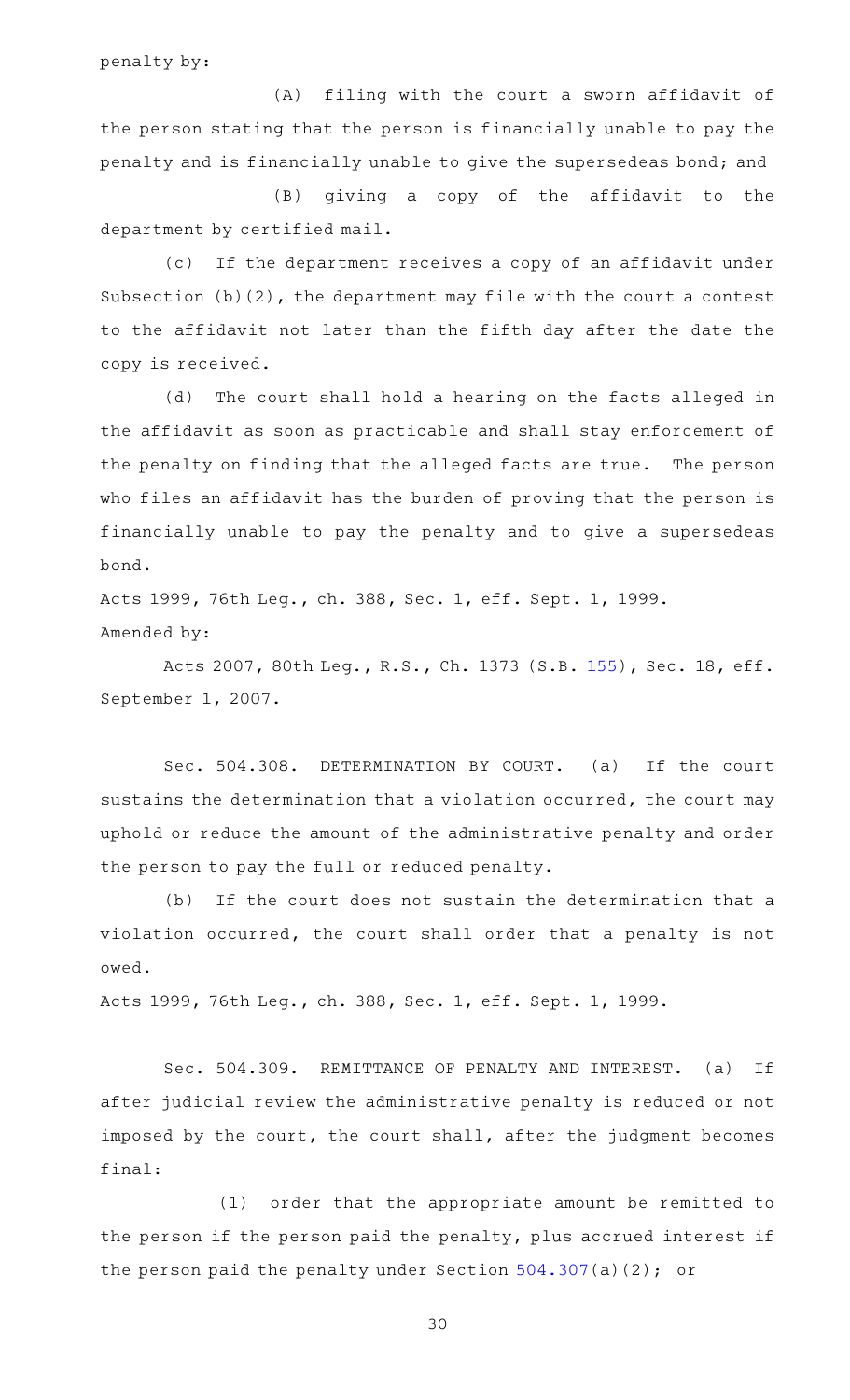(2) order the release of the bond in full if the penalty is not imposed or order the release of the bond after the person pays the penalty imposed if the person posted a supersedeas bond.

(b) The interest paid under Subsection  $(a)(1)$  is the rate charged on loans to depository institutions by the New York Federal Reserve Bank. The interest shall be paid for the period beginning on the date the penalty is paid and ending on the date the penalty is remitted.

Acts 1999, 76th Leg., ch. 388, Sec. 1, eff. Sept. 1, 1999.

Sec. 504.310. COLLECTION OF PENALTY. (a) In this section, "reasonable expenses and costs" includes expenses incurred by the department and the attorney general in the investigation, initiation, or prosecution of an action, including reasonable investigative costs, court costs, attorney's fees, witness fees, and deposition expenses.

(b) If the person does not pay the administrative penalty and the enforcement of the penalty is not stayed under Section [504.307,](http://www.statutes.legis.state.tx.us/GetStatute.aspx?Code=OC&Value=504.307) the department may refer the matter to the attorney general for collection of the penalty.

(c) The department may assess reasonable expenses and costs against a person in an administrative hearing if, as a result of the hearing, an administrative penalty is assessed against the person. The person shall pay expenses and costs assessed under this subsection not later than the 30th day after the date the order of the department requiring the payment of expenses and costs is final. The department may refer the matter to the attorney general for collection of expenses and costs.

(d) If the attorney general brings an action against a person to enforce an administrative penalty assessed under this chapter and the person is found liable for the administrative penalty, the attorney general may recover, on behalf of the attorney general and the department, reasonable expenses and costs. Acts 1999, 76th Leg., ch. 388, Sec. 1, eff. Sept. 1, 1999. Amended by:

Acts 2007, 80th Leg., R.S., Ch. 1373 (S.B. [155\)](http://www.legis.state.tx.us/tlodocs/80R/billtext/html/SB00155F.HTM), Sec. 19, eff.